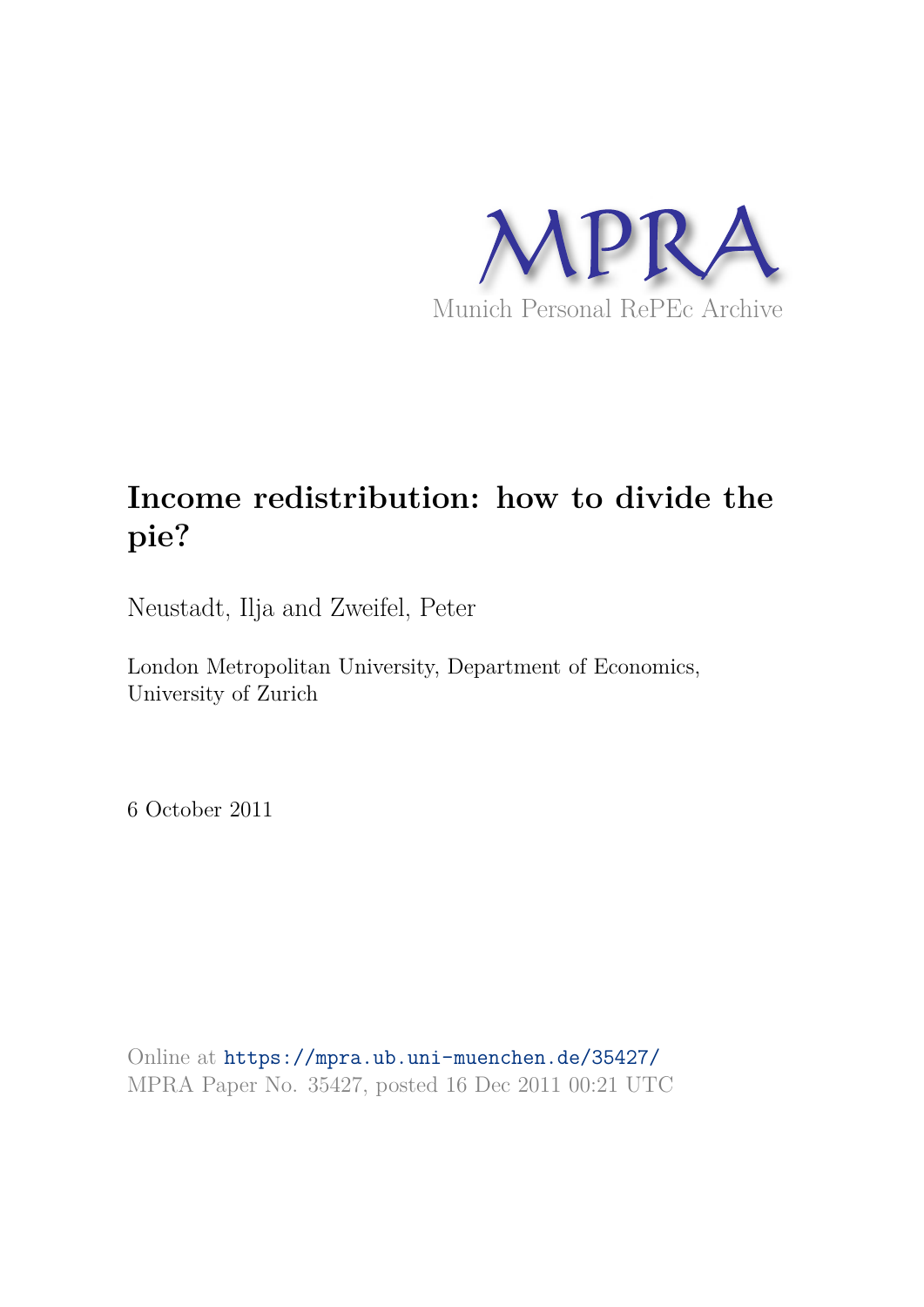# Income Redistribution: How To Divide the Pie?<sup>∗</sup>

Ilja Neustadt† and Peter Zweifel‡

October 6, 2011

#### Abstract

In this paper, we elicit preferences of Swiss citizens for the allocation of income redistribution to different uses through a Discrete Choice Experiment performed in 2008. Neustadt and Zweifel (2009) provide an estimate of the total desired amount of income redistribution as a share of disposable income. Here, we estimate marginal willingness-to-pay values for types of recipients (old-age pensioners, people with ill health, the unemployed, working poor, and families with children) and their nationality (Swiss, citizens of western European countries, others). Hypotheses derived from the insurance motive for redistribution receive some empirical support.

Keywords: Income redistribution, preferences, willingness to pay, discrete choice experiments, conjoint analysis, social status

JEL classification: C35, C93, D63, H29

<sup>∗</sup>The authors gratefully acknowledge financial support from the Swiss National Science Foundation (SNF) under Project no. 100012-116398.

<sup>†</sup>Corresponding author: Economics Subject Group, LMBS, London Metropolitan University, 84 Moorgate, London EC2M 6SQ, United Kingdom, E-mail: i.neustadt@londonmet.ac.uk

<sup>‡</sup>University of Zurich, Department of Economics, Hottingerstrasse 10, 8032 Zurich, Switzerland, E-mail: peter.zweifel@econ.uzh.ch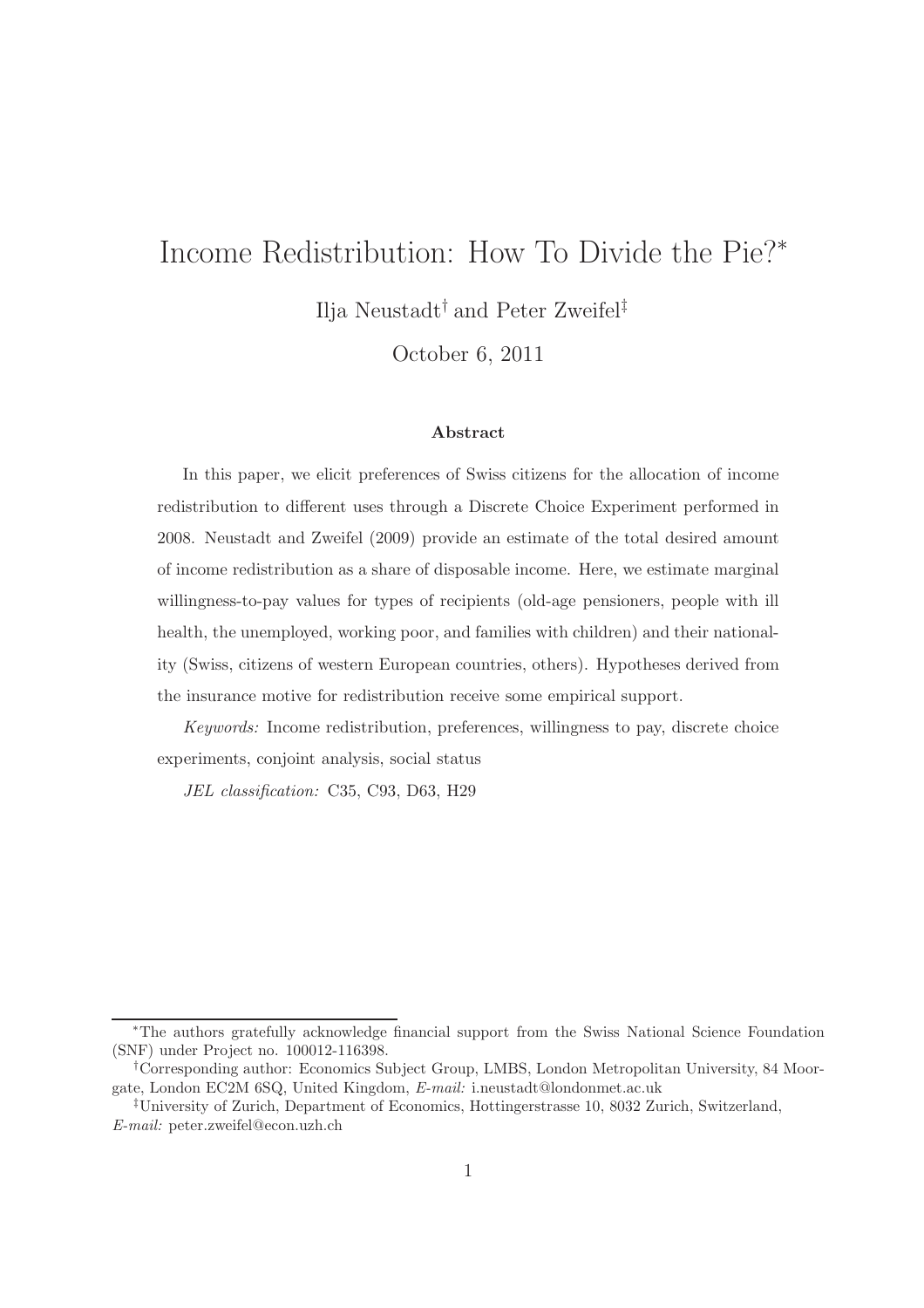### 1 Introduction

Recently, there has been a great deal of research into the demand for redistribution and its determinants. However, this research focuses on preferences for the total amount of redistribution and its economic, institutional, and behavioral determinants while neglecting preferences for the composition of the redistributive budget. Some recent examples are Alesina and La Ferrara (2005), Alesina and Giuliano (2009), and Neustadt and Zweifel (2009). One notable exception is a study by Boeri et al. (2002) based on Contingent Valuation (CV) experiments. However, there is a weakness to the CV approach in that it holds all the attributes of the good in question constant, varying its price only. This is not descriptive of actual decision making where other attributes almost always vary along with price; moreover, it invites strategic responses because respondents can focus on a single attribute. In this paper, other attributes of importance will be shown to be the uses of the money available for redistribution (health, old age, etc.) and the type of beneficiary (e.g. foreigner, national).

In contrast to CV, the methodology of Discrete Choice Experiments (DCE) used in this study allows the creation of realistic decision-making scenarios by making respondents choose between alternatives where all attributes vary, among them, price. The two main findings are that there is willingness to pay (WTP) for redistribution favoring families with children to the detriment of all other uses and favoring Swiss nationals to the detriment of foreigners.

The remainder of this paper is structured as follows. Section 2 contains a literature review from which hypotheses to be tested are derived. The first set of hypotheses concerns the different uses of the redistribution budget and the second set, the nationality of the potential beneficiaries. Section 3 presents a general description of the method of DCEs as well as the design of the present experiment. The descriptive statistics of the experiment follow in Section 4, and hypothesis tests, in Section 5. Section 6 summarizes the results and concludes with implications for public policy.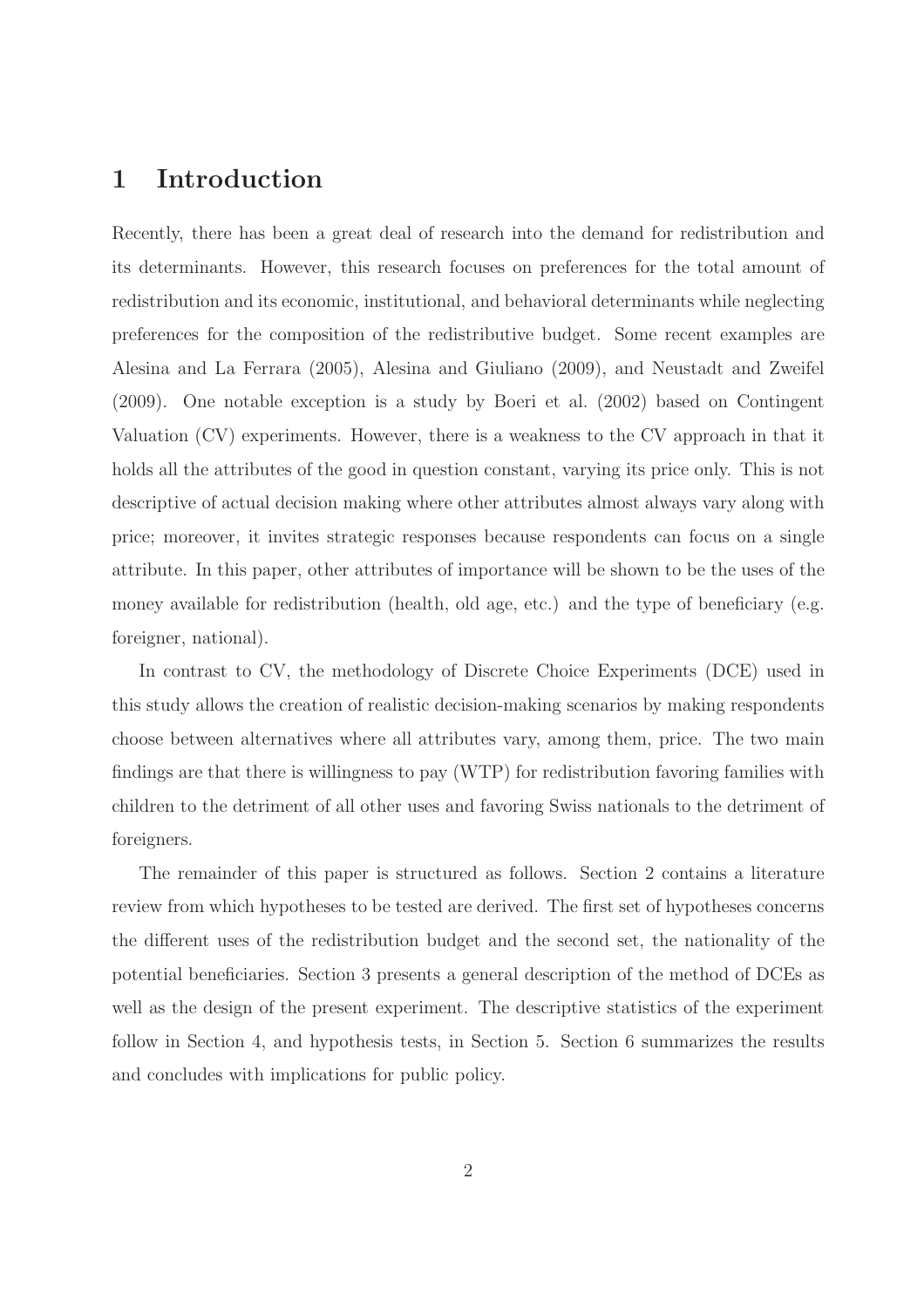## 2 Literature Review and Statement of Hypotheses

This section first presents research that defines the general background of this paper and then moves on to contributions that lead to a set of specific hypotheses to be tested.

## 2.1 General Determinants of the Demand for Income Redistribution

In their reviews, Alesina and Giuliano (2009) and Akkoyunlu et al. (2009) identify a wide set of factors influencing preferences for public income redistribution that can be categorized as economic, political, and behavioral determinants. As to the economic determinants, Alesina and La Ferrara (2005) empirically analyzed the effects of current and future income on the demand for redistribution in the United States. While low current income bolsters demand, chances for higher future income reduce it provided the tax system is progressive. As suggested by the social contract literature, citizens' preferences for redistribution can also be interpreted as preferences for insurance by risk-averse individuals [cf. Rawls (1999)]. In a hypothetical situation, where individuals do not yet know their endowment nor their future position in society ('veil of ignorance'), demand for redistribution is predicted because it provides an income transfer from more favorable future states to less favorable ones. Beck (1994) investigates individual behavior under the 'veil of ignorance' in an experiment. Using lotteries to represent a hypothetical society with random differences in individual incomes, he analyzes the amount of desired income redistribution. Individuals indeed display risk aversion, albeit not of the extreme kind as implied by the Rawlsian maximin rule. Furthermore, their preference for income redistribution does not exceed the level that can be explained by individual risk aversion. This result provides a foundation for our Hypotheses 2 to 4 in Section 2.2.

As to the political determinants, the literature [Persson and Tabellini (2000, 2003); Lizzeri and Persico (2001); Milesi-Ferretti et al. Milesi-Ferretti et al. (2002)] predicts that proportional representation causes a tendency towards universal programs benefitting var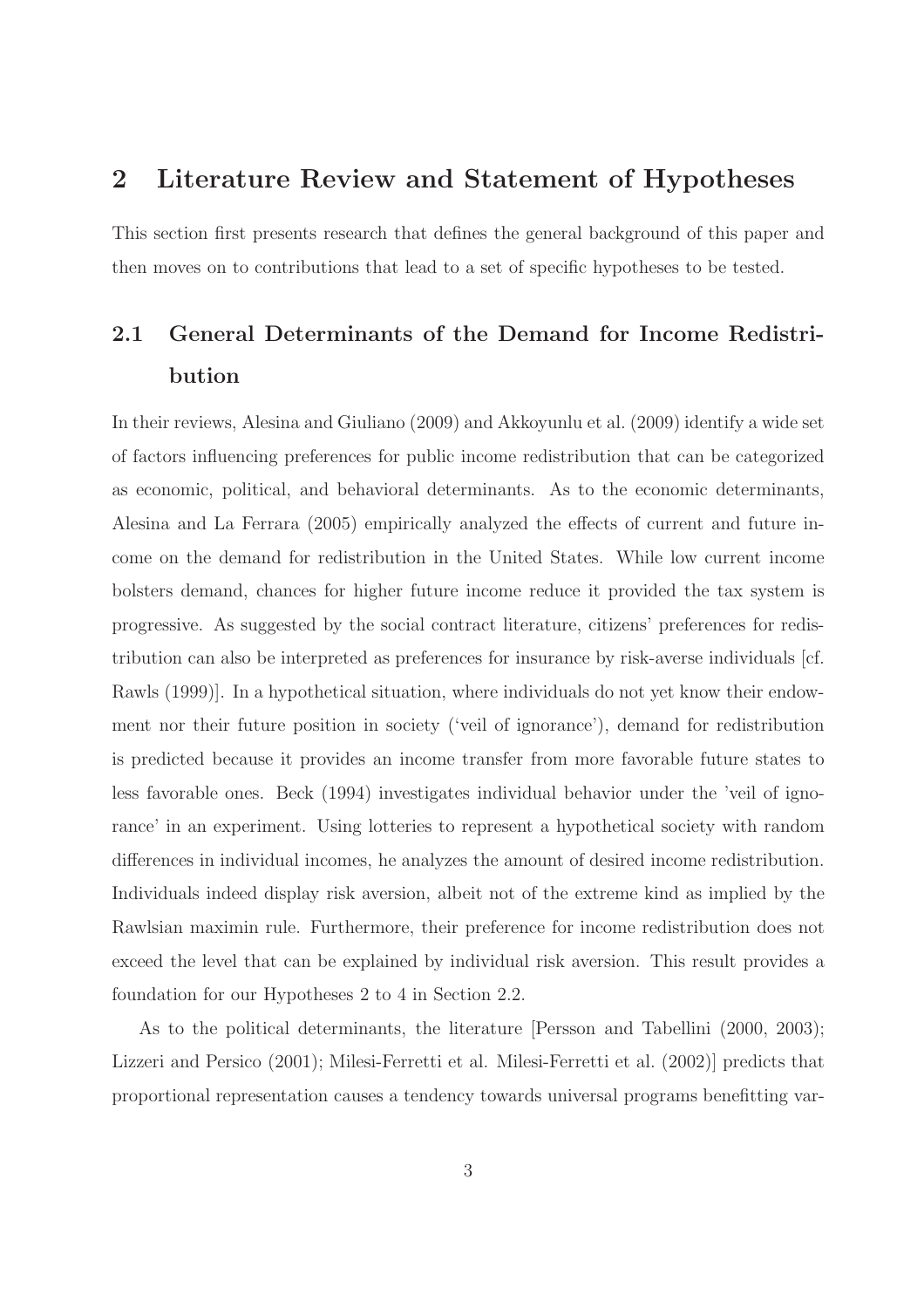ious groups (old-age pensioners, working poor, minorities, etc.), while majority rule results in targeted "pork barrel" programs. Persson and Tabellini (2003) find supporting empirical evidence in that countries with proportional representation have a share of government expenditure in GDP that ceteris paribus is 5 percentage points higher than with majority rule. Moreover, according to Akkoyunlu et al. (2009) there are signs of a positive correlation between the degree of proportional representation and the share of transfers in GDP among OECD countries. Further political determinants of redistribution include two-party vs. multiparty system, presidential vs. parliamentary democracy, and direct vs. representative democracy, with two-party systems, presidential, and direct democracies all predicted to induce less public redistribution.

Among the behavioral determinants of income redistribution, beliefs have been at the center of attention. Alesina and Angeletos (2005) develop a model where society's belief whether effort or luck determines economic success is responsible for multiple self-fulfilling equilibria while Benabou and Tirole (2006) propose a model for the emergence and persistence of such collective beliefs. On the empirical side, Fong (2001) presents evidence in line with Alesina and La Ferrara (2005) suggesting that beliefs about the role of luck in determining economic success are an important explanatory variable in the demand for redistribution. Their importance could be conditioned by a concern for incentives. If effort determines income, then an increased income tax rate for financing redistribution causes a loss of output due to weakened work incentives. However, Fong (2001) finds that such concerns do not modify the link between beliefs and the demand for redistribution. Using fiscal data, Corneo and Fong (2008) estimate willingness to pay for distributive justice and show that, in the United States, the monetary value of justice on average amounts to about one-fifth of the disposable household income. However, there exists marked preference heterogeneity between racial and income groups.

Boeri et al. (2001) study attitudes towards redistribution with a focus on pension and unemployment schemes in France, Germany, Italy, and Spain, using CV experiments that impose an explicit trade-off between income and social insurance coverage on respondents. They find opposition against an extension of the welfare state, with conflicts between young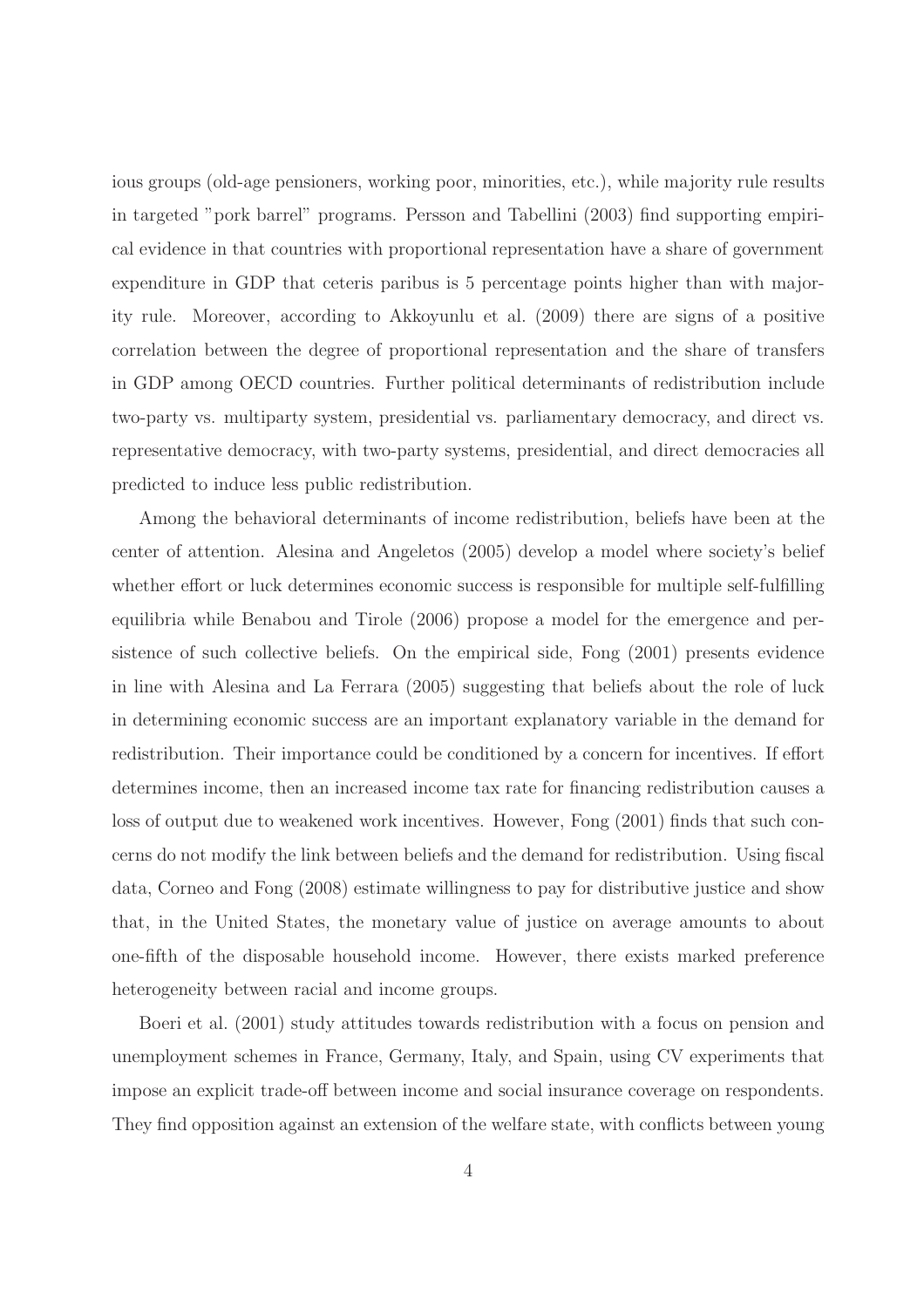and old, rich and poor, and insiders and outsiders creating significant hurdles to welfare reform.

Neustadt and Zweifel (2009, 2010) elicit preferences for the total volume of income redistribution. According to a specification relating choices to the attributes of redistribution without socioeconomic covariates, the average Swiss citizen would have to be be paid a compensation of CHF 11.78 (some US\$ 12) per month (0.72 percent of monthly income) for an additional percentage point of GDP devoted to public redistribution. In addition, a very marked status quo bias would have to be overcome by payment of another 5.27 percent of monthly income. Willingness to pay (WTP) for redistribution is estimated to be maximum at 21 rather than the current 25 percent of GDP. Furthermore, Neustadt and Zweifel (2009) test several hypotheses concerning the effects of economic well-being on the demand for redistribution without any confounding supply-side influences. WTP for redistribution is shown to increase with income and education, contradicting the standard economic model [Romer (1975), Roberts (1977), Meltzer and Richard (1981)]. The Prospect of Upward Mobility hypothesis [Hirschman and Rothschild (1973), Benabou and Ok (2001)] receives very partial empirical support. Finally, Neustadt (2011, forthcoming) studies preference heterogeneity with respect to cultural and religious beliefs, confirming the negative relationship between the degree of religiosity and WTP for redistribution.

#### 2.2 Types of Beneficiaries and Preferences for Redistribution

In this paper, we elicit preferences for different compositions of the redistribution portfolio, i.e. the slicing of the total redistribution pie. First, we consider the following five types of transfer recipients: old-age pensioners, people in ill health, the unemployed, working poor, and families with children. In view of the insurance motivation for redistribution proposed by Beck (1994), the ordering of the risks confronting an individual is of crucial importance. In Switzerland, the 'risk' of living up to retirement age (65 for men, 63 for women) is 85 percent for a 20 year old male and 97 percent for a 20 year old female, respectively [?]. However, this risk is highly insured because mandatory public and employment-related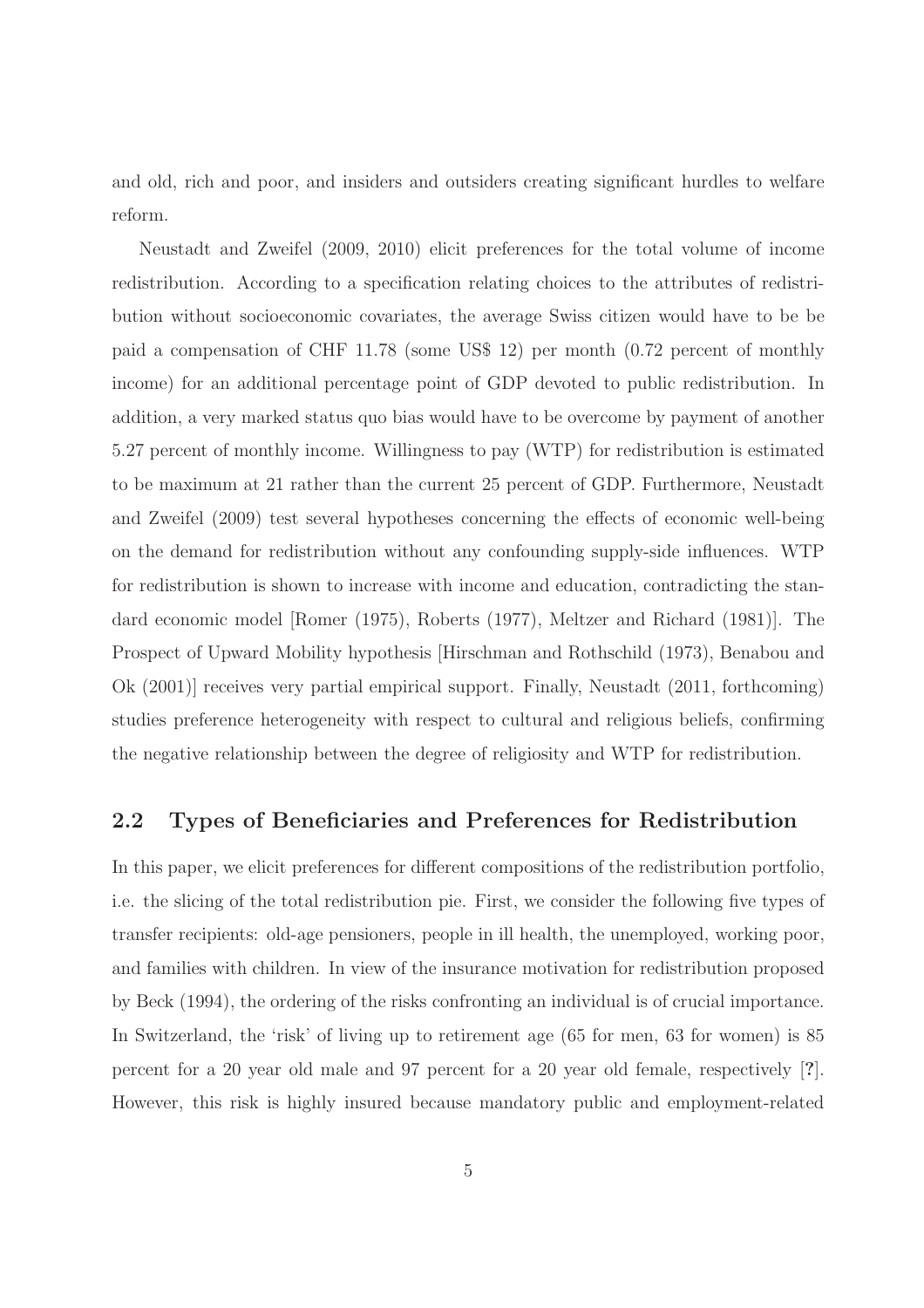provision together guarantee about 60 percent of pre-retirement income. The highest uninsured risk is to be in a household with children; it amounts to 33 percent as of 2000 [?]. Information on the working poor (another uninsured risk) is not available; however, for persons with no education beyond minimum schooling, the share of houselholds with incomes below the poverty level (defined as 60 percent of the median adjusted for household size) is 29 percent [?]. A recent survey found that 28 percent of the respondents in the Swiss canton of Fribourg felt chronically ill [?]. However, at least the financial consequences of chronic illness are largely covered by mandatory health insurance. Finally, unemployment has always been below 4 percent since 2010 [?], and it is largely insured as well. Therefore, one can state the following hypotheses with regard to the types of beneficiaries.

Hypothesis 1: Demand for redistribution is expected to be highest for families with children, followed by the working poor. At some distance due to existing insurance coverage, pensioners, people in ill health, and the unemployed are predicted to follow.

In addition, the insurance view of redistribution suggests a set of hypotheses concerning the demand for redistribution by specific subsets of the population.

Hypothesis 2: Demand for redistribution in favor of old-age pensioners is expected to be the highest for respondents near and beyond the retirement age.

Hypothesis 3: Demand for redistribution in favor of the unemployed is expected to be higher for those who expect to become or stay unemployed.

Hypothesis 4: Demand for redistribution in favor of people in ill health is expected to be higher for those who experience health problems themselves or have relatives with health problems.

### 2.3 Recipients' Nationality and Preferences for Redistribution

The behavioral explanations of redistribution emphasize imperfect altruism [Fong et al. (2006)]. While perfect altruism is exclusively governed by recipients' preferences, imperfect altruism also reflects donor preferences. In particular, people as potential donors are predicted to oppose public welfare if they believe that recipients take advantage of the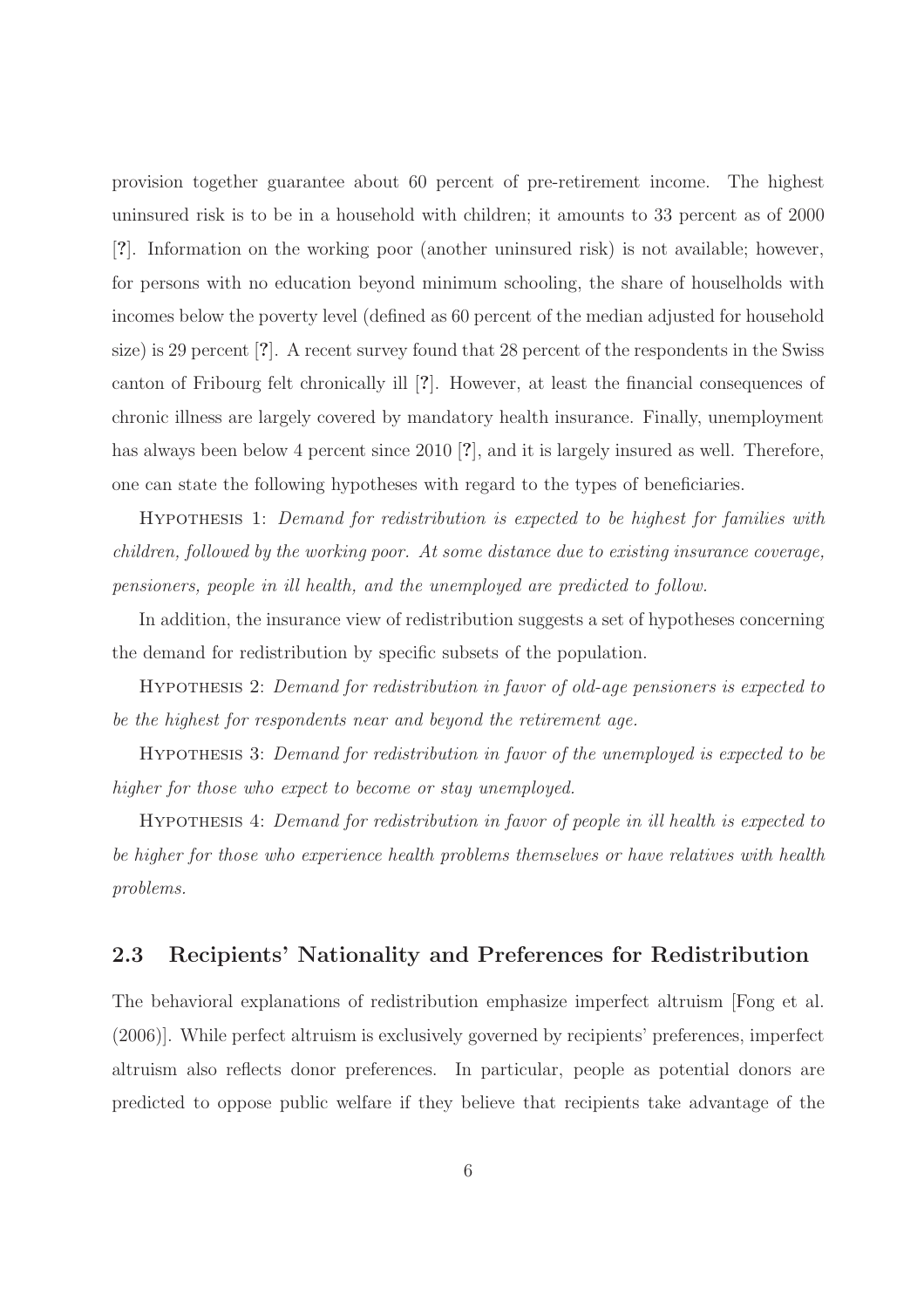system, a behavior that often is attributed to members of ethnic minorities.

In the case of Switzerland, ethnic minorities are the result of recent immigration. This suggests distinguishing three major groups of recipients of public transfers according to nationality: Swiss citizens, citizens of Western European states, and other citizens. The predicted preference structure is as follows. The demand for redistribution in favor of one's own group is expected to be the highest. Western Europeans are next because they are not over-represented among the poor, contrary to citizens from the Balkan states, Africa, and South America who together account for the bulk of immigrants from the rest of the world.

Hypothesis 5: Demand for redistribution in favor of Swiss citizens is expected to be highest, followed by Western Europeans and by the rest of the world<sup>1</sup>.

## 3 Discrete Choice Experiments

### 3.1 Theoretical Foundations

Discrete Choice Experiments (DCEs) provide a tool for measuring individuals' preferences for characteristics of commodities, the so-called attributes. In contradistinction from classical Revealed Preference Theory, originating with Samuelson (1938), DCEs allow individuals to express their preferences for non-marketed as well as hypothetical products. During a DCE, respondents are repeatedly asked to compare the status quo with several hypothetical alternatives defined by their attributes including price. By varying the levels of attributes, different product alternatives are generated. A rational individual will always choose the alternative with the highest utility. From the observed choices, the researcher can infer the utility associated with the attributes. The proposed method, derived from

<sup>1</sup>Both imperfect altruism and the insurance view expounded in Section 2.2 lead to the prediction that e.g. demand for redistribution in favor of immigrants from the rest of the world is highest among respondents coming from the rest of the world. However, since 94 percent of the respondents are born in the country (see Section 4.1), the pertinent subsample is too small to permit valid statistical inference.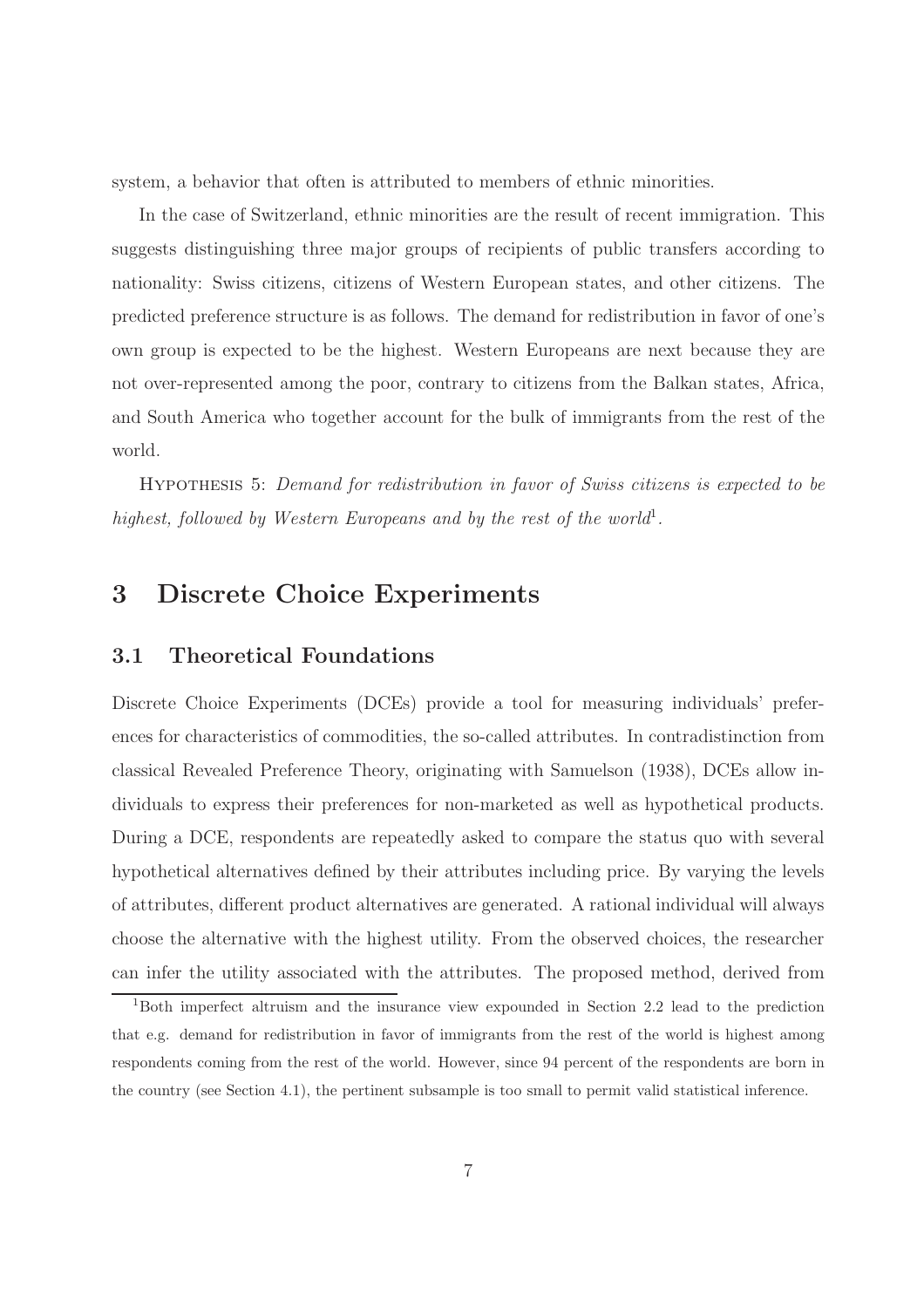the New Demand Theory of Lancaster (1971), is also known as Conjoint Analysis [Louviere et al. (2000)].

The most prominent alternative to a DCE is Contingent Valuation (CV). A certain situation or product is described in detail and respondents are asked to indicate their maximum WTP for this fixed product. Only its price attribute is varied, while in Conjoint Analysis all relevant attributes are varied simultaneously, making it a multi-attribute valuation method [Merino-Castello (2003)]. While a DCE describes the product in less detail than a typical CV study, it allows for analyzing many product varieties by varying the levels of relevant attributes [Louviere et al. (2000), p. 344]. Trade-offs among attributes can be explicitly taken into account and WTP values of attributes estimated separately (see below). Furthermore, strategic behavior of respondents is less likely than in CV with its exclusive emphasis on price, which facilitates strategic behavior. Finally, biases that easily occur when individuals are directly asked about their WTP are less frequently observed in a DCE [Ryan (2004)].

A particular advantage of a DCE in the present context is that it permits to explicitly impose the budget constraint through a price attribute in the guise of the tax share of income used to finance the transfers considered. Respondents can be made to simultaneously choose this share and hence the 'size of the pie' and its 'slices' devoted to different types of recipients (individuals in ill health, old age, etc.). Thus, trade-offs among different attributes of the good 'redistribution' can be calculated to assess their relative importance.

The econometric method used is based on the Random Utility Theory [see Luce (1959), Manski and Lerman (1977) and McFadden (1974, 1981, 2001). Thus, individual i values alternative j according to the utility  $V_{ij}$  attained, which is given by

$$
V_{ij} = v_i(a_j, p_j, y_i, s_i, \varepsilon_{ij}). \tag{1}
$$

Here,  $v_i(\cdot)$  denotes *i*'s indirect utility function,  $a_j$ , the amount of attributes associated with alternative  $j$ , and  $p_j$ , the price. The individual's income and sociodemographic characteristics are symbolized by  $y_i$  and  $s_i$ , respectively. Finally,  $\varepsilon_{ij}$  denotes the error term, which is due to the fact that the experimenter never observes all arguments entering  $v_i$ , imparting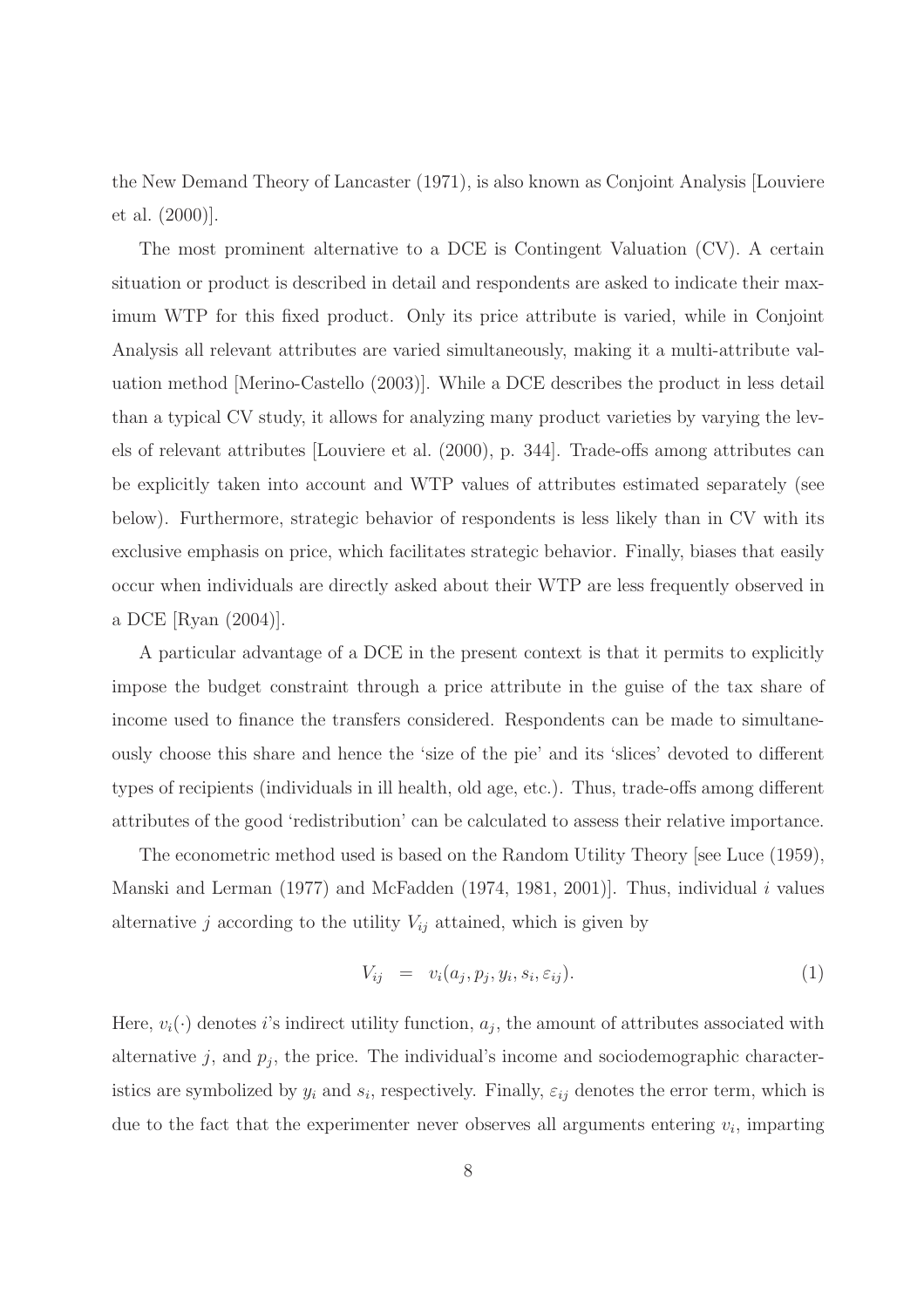a stochastic element to observed choices. As usual, the utility function is additively split into a systematic component  $w(\cdot)$  and a stochastic one,

$$
V_{ij} = w_i(a_j, p_j, y_i, s_i) + \varepsilon_{ij}.
$$

Individual i will prefer alternative j to alternative  $l$  if and only if

$$
w_i(a_l, p_l, y_i, s_i) + \varepsilon_{il} \leq w_i(a_j, p_j, y_i, s_i) + \varepsilon_{ij}.
$$
\n
$$
(2)
$$

Due to the presence of the stochastic term, only the probability  $P_{ij}$  of individual i choosing alternative  $j$  rather than alternative  $l$  can be estimated, with

$$
P_{ij} = \text{Prob}\left[w_i(a_l, p_l, y_i, s_i) + \varepsilon_{il} \le w_i(a_j, p_j, y_i, s_i) + \varepsilon_{ij}\right]
$$
\n(3)

$$
= \text{Prob}\left[\varepsilon_{il} - \varepsilon_{ij} \le w_i(a_j, p_j, y_i, s_i) - w_i(a_l, p_l, y_i, s_i)\right]. \tag{4}
$$

Thus, the probability of choosing  $j$  amounts to the probability of the systematic utility difference  $w_i[j] - w_i[l]$  dominating the 'noise',  $\varepsilon_{il} - \varepsilon_{ij}$ . The error terms  $\{\varepsilon_{il}, \varepsilon_{ij}\}$  can be assumed to be normally distributed with mean zero and variances  $\sigma_l^2$  $\ell_i^2$  and  $\sigma_j^2$  $j<sup>2</sup>$  as well as covariance  $\sigma_{lj}$ . Under these assumptions,  $\varphi_{ij} := \varepsilon_{il} - \varepsilon_{ij}$  is also normally distributed with mean zero and variance  $\sigma^2 := \text{Var}[\varphi_{ij}] = \sigma_i^2 + \sigma_j^2 - 2\sigma_{lj}$ . Thus, equation (4) can be represented as

$$
P_{ij} = \Phi\left(\frac{w_i(a_j, p_j, y_i, s_i) - w_i(a_l, p_l, y_i, s_i)}{\sigma}\right),\tag{5}
$$

where  $\Phi(\cdot)$  denotes the cdf of a standard normal distribution. This model is known as the binary probit model, cf. Ben-Akiva and Lerman (1985). Hensher et al. (1999) provide empirical evidence that a linear specification of the function  $w(\cdot)$  leads to good predictions in its middle ranges. Therefore, one posits

$$
w_i(a_j, p_j, y_i, s_i) = c_i + \sum_{k=1}^{K} \beta_k a_k + \varepsilon_{ij}, \qquad (6)
$$

where  $c_i$  represents an individual-specific constant,  $a_k$ ,  $k = 1, ..., K$ , are the attributes of the alternative, and  $\beta_k$ ,  $k = 1, \ldots, K$ , are the parameters to be estimated. These parameters can be interpreted as the constant marginal utilities of the corresponding attributes.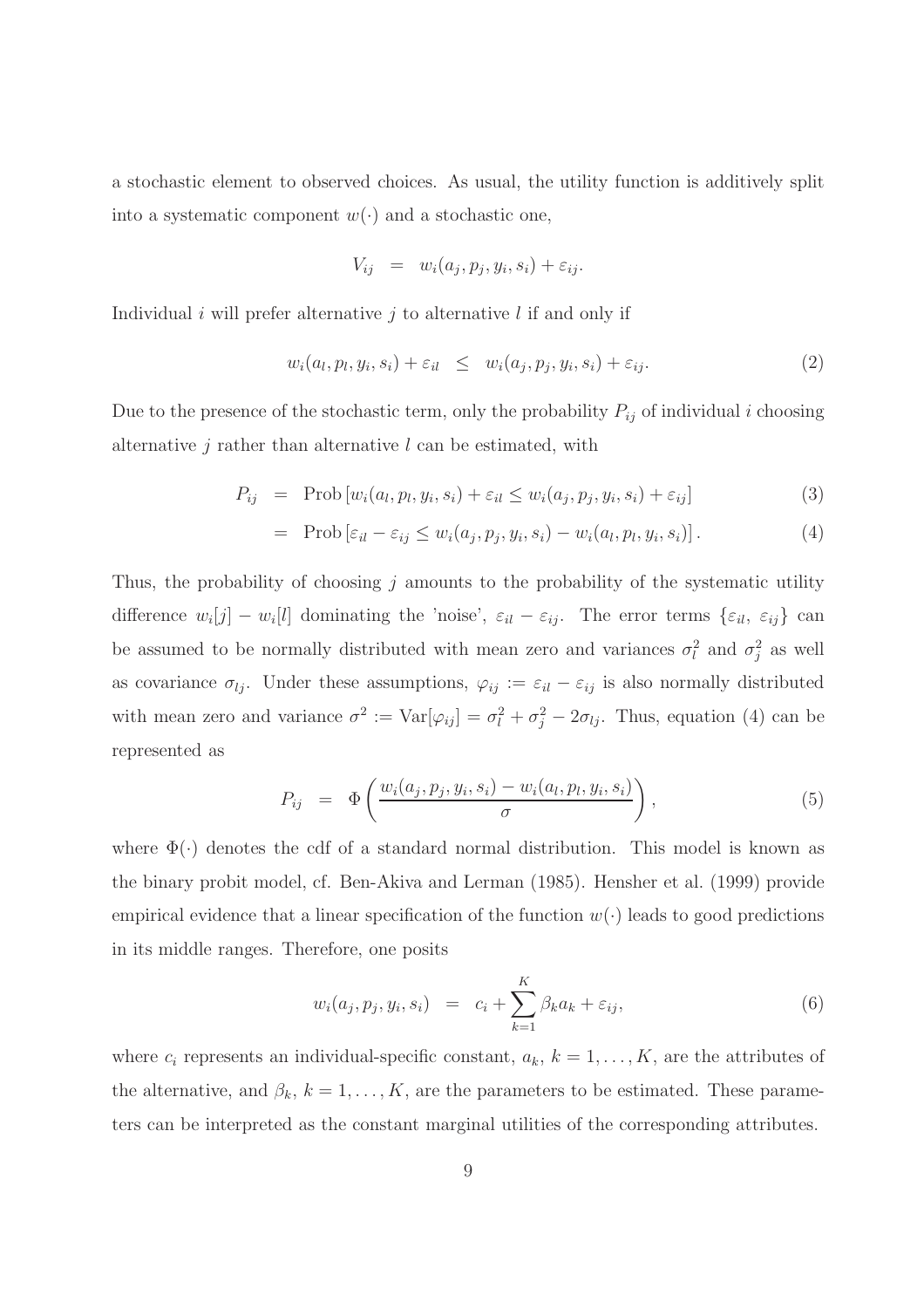The marginal rate of substitution between two attributes m and n is given by

$$
MRS_{m,n} = -\frac{\partial v/\partial a_m}{\partial v/\partial a_n}.
$$
\n(7)

In the case of a linear utility function, this can be estimated as the ratio of the respective slope parameters,

$$
\text{MRS}_{m,n} = -\frac{\hat{\beta}_m}{\hat{\beta}_n},
$$

representing the marginal WTP for an additional unit of  $a_m$  expressed in units of  $a_n$ . Therefore, the marginal WTP for attribute  $a_m$  can be calculated by dividing the marginal utility of this attribute by the marginal utility of the price attribute [in our context, the income tax rate, see e.g. Telser  $(2002)$ , p.  $56]$ <sup>2</sup>:

$$
\text{MWTP}(a_m) = \frac{\partial v/\partial a_m}{\partial v/\partial p_j}.
$$
\n(8)

By limiting the specification to the product attributes only (simple model, cf. Section 5.1), one obtains the following expression representing the difference in utility of individual  $i$ between alternative  $j$  and the status quo  $l$ ,

$$
\Delta V_{ij} = c_i + \sum_{k=1}^{K} \beta_k \Delta a_{kj} + \beta_p \Delta p_j + \varphi_{ij}, \qquad (9)
$$

where  $\Delta c_i = c_{ij} - c_{il}$ ,  $\Delta a_{kj} = a_{kj} - a_{kl}$ ,  $\Delta p_j = p_j - p_l$ ,  $\varphi_{ij} = \varepsilon_{ij} - \varepsilon_{il}$  for each  $j \neq l$ .

For econometric inference, it is important to take into account that the same individual makes several choices. A popular specification is the two-way random-effect,  $\varphi_{ij} = \mu_i + \eta_{ij}$ , where  $\mu_i$  denotes the component that varies only across individuals but not across the choice alternatives. The terms  $\mu_i$  and  $\eta_{ij}$  are assumed uncorrelated with the product attributes  $(a_{i1}, \ldots, a_{iK})$  and between themselves. By a standard assumption in a probit

<sup>&</sup>lt;sup>2</sup>By Roy's Identity,  $x_{ij} = -\frac{\partial v(\cdot)/\partial p_j}{\partial v(\cdot)/\partial w_j}$  $\frac{\partial v(y/\partial p_j)}{\partial v(x)/\partial y_i}$ . Therefore, the (uncompensated) demand of individual *i* for commodity j corresponds to the negative ratio of partial derivatives of the indirect utility function with respect to price  $p_j$  and income  $y_i$ . If one alternative is chosen, then the optimal quantity demanded is equal to one, i.e.  $x_{ij} = 1$ . Therefore, Roy's Identity yields  $\frac{\partial v}{\partial y_i} = -\frac{\partial v}{\partial p_j}$ , i.e. the marginal utility of income is equal to the negative derivative of the indirect utility function with respect to the price.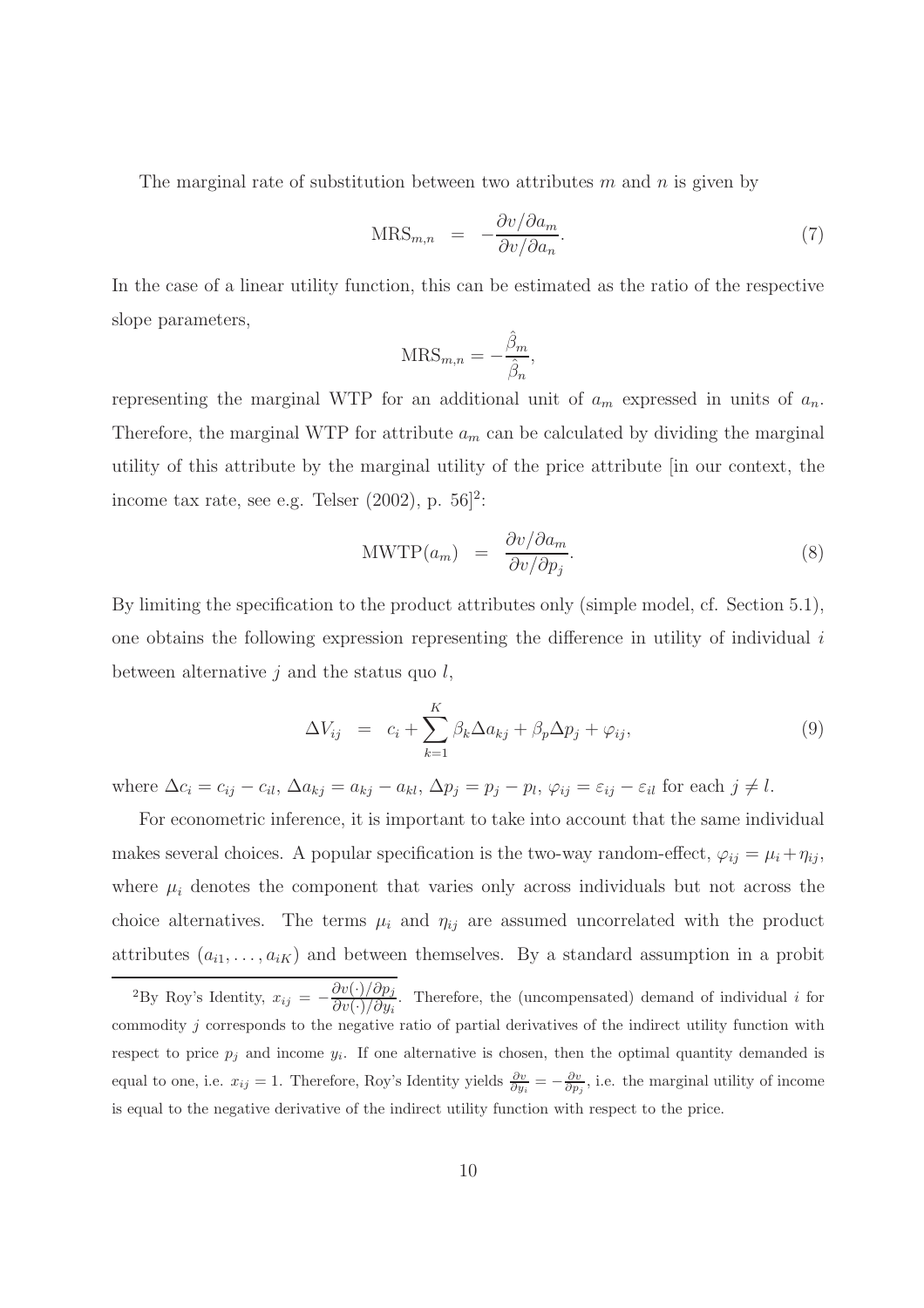model,  $\sigma_{\eta} = 1$ . Hence  $Var[\varphi_{ij}] = \sigma_{\eta}^2 + \sigma_{\mu}^2 = 1 + \sigma_{\mu}^2$ <sup>2</sup>/<sub>μ</sub> and Corr[ $\varphi_{ij}, \varphi_{il}$ ] =  $\frac{\sigma_{\mu}^2}{1+\sigma_{\mu}^2}$  =:  $\rho$ . The parameter  $\rho$  indicates how strongly the various responses are correlated with each other, or, equivalently, the share of the total variance that can be explained by the individual-specific error term. The random-effects specification is justified if  $\rho$  is high and significant.

The variance of the marginal WTP values can be computed using the delta method, cf. Hole (2007).

### 3.2 Experimental Design

The experiment was conducted with a representative sample of 979 respondents in the fall of 2008. Respondents were mailed full decision sets including graphical representations of the status quo and alternatives and were asked to submit their binary choices during a telephone survey. In order to make sure that decisions were based on a homogeneous information set and made in a consistent way, the respondents additionally received a detailed description of the attributes and their possible realizations. The Appendix shows the graphical representation of the status quo (Exhibit 1) and two selected alternatives (Exhibits 2 and 3). The telephone survey followed a few days later and additionally included a questionnaire covering a wide range of socioeconomic and behavioral characteristics of the respondents.

Prior to the experiment, the attributes and their levels used to define 'income redistribution' had been checked in two pretests for their relevance. They form four groups (see Table 1).

- 1. Shares of the total redistribution budget (to be spent on five groups of recipients, viz. working poor, the unemployed, old-age pensioners, families with children, and ill people);
- 2. Shares of the total redistribution budget (to be spent on three groups defined by, viz. Swiss citizens, western european foreigners, and other foreigners);
- 3. Total amount of redistribution, defined as a share of GDP;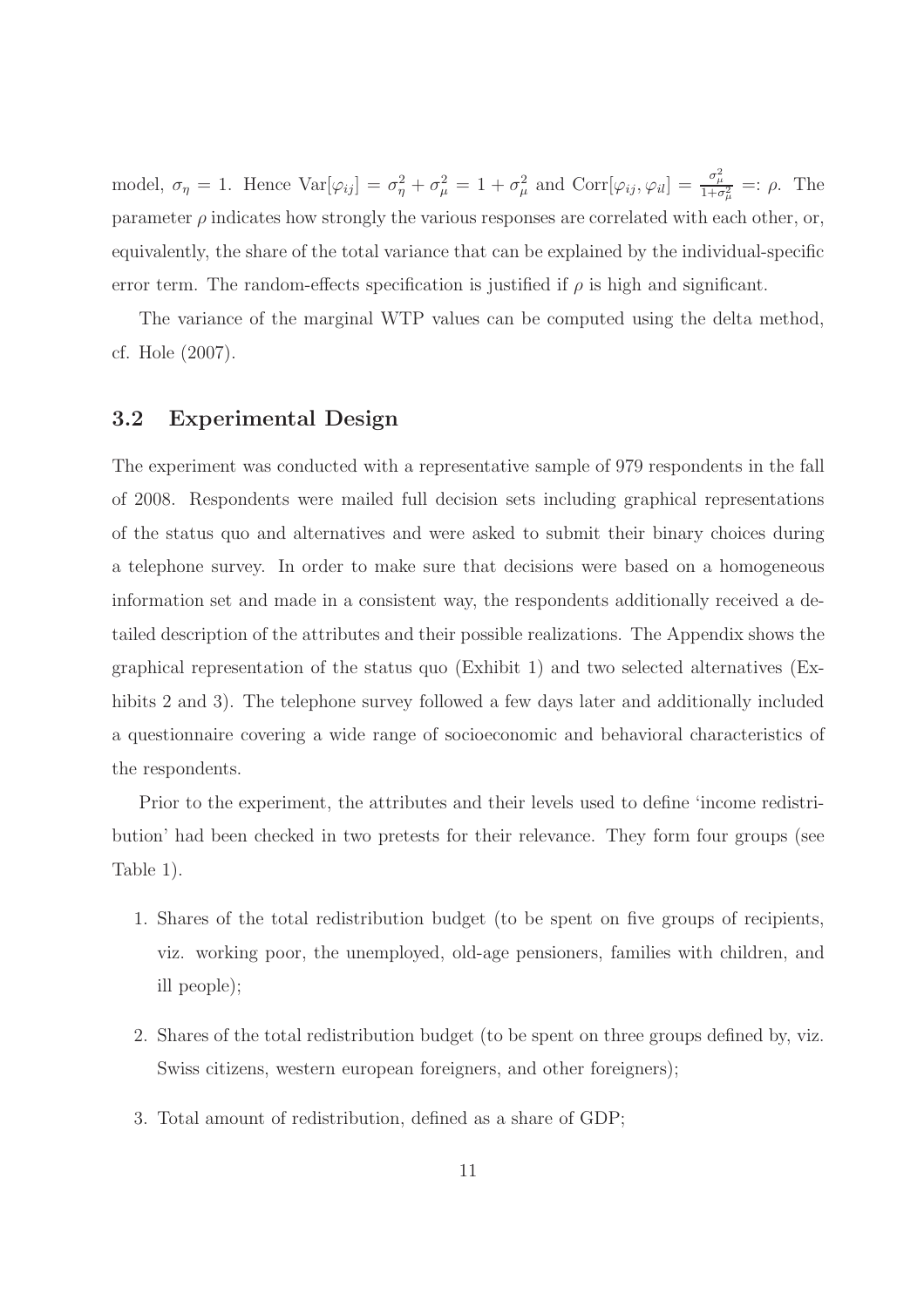| Attribute                        | Label         | Status Quo Level            | Alternative Levels      |
|----------------------------------|---------------|-----------------------------|-------------------------|
| Shares of benefits going to      |               |                             |                         |
| $\bullet$ Working Poor           | <b>WP</b>     | $10\%$                      | $5\%, 15\%$             |
| $\bullet$ Unemployed             | <b>UNEMP</b>  | 15%                         | $5\%, 25\%$             |
| $\bullet$ Old-Age Pensioners     | <b>PENS</b>   | 45\%                        | 35%, 55%                |
| $\bullet$ Families with Children | <b>FAM</b>    | $5\%$                       | 10%                     |
| $\bullet$ People in ill health   | ILL           | 25%                         | $20\%,\,30\%$           |
| Shares of benefits going to      |               |                             |                         |
| $\bullet$ Swiss citizens         | <b>SWISS</b>  | 75%                         | $60\%, 85\%$            |
| • Western European foreigners    | WEU           | $10\%$                      | 5%, 10%, 20%            |
| • Other foreigners               | <b>OTH</b>    | 15%                         | 10%, 15%, 20%           |
| Total amount of redistribution   | <b>REDIST</b> | $25\%$ (of GDP)             | 10%, 20%, 30%, 40%, 50% |
| Income tax                       | <b>TAX</b>    | $25\%$ (of personal income) | 10%, 15%, 40%           |

Table 1: Attributes and their levels

#### 4. Share of personal income tax rate to be paid by the respondent (the price attribute).

Clearly, these attributes and their levels combine to form a total number of possible scenarios that cannot be realized in an experiment. The scenarios define the  $n$  rows of the observation matrix X, with associated covariance matrix  $\Omega = \sigma^2 (X'X)^{-1}$  of parameters  $\beta$  to be estimated. So-called D-efficient design calls for the minimization of the geometric mean of the eigenvalues of  $\Omega$ ,

$$
D \text{ efficiency} = \left( |\Omega|^{\frac{1}{K}} \right)^{-1}
$$

where  $K$  denotes the number of parameters to be estimated [cf. Carlsson and Martinsson (2003)]. Using this optimization procedure and incorporating several restrictions, the number of alternatives was reduced to 35 and randomly split in five groups. One alternative was included twice in each decision set for a consistency test, resulting in 8 binary choices per respondent.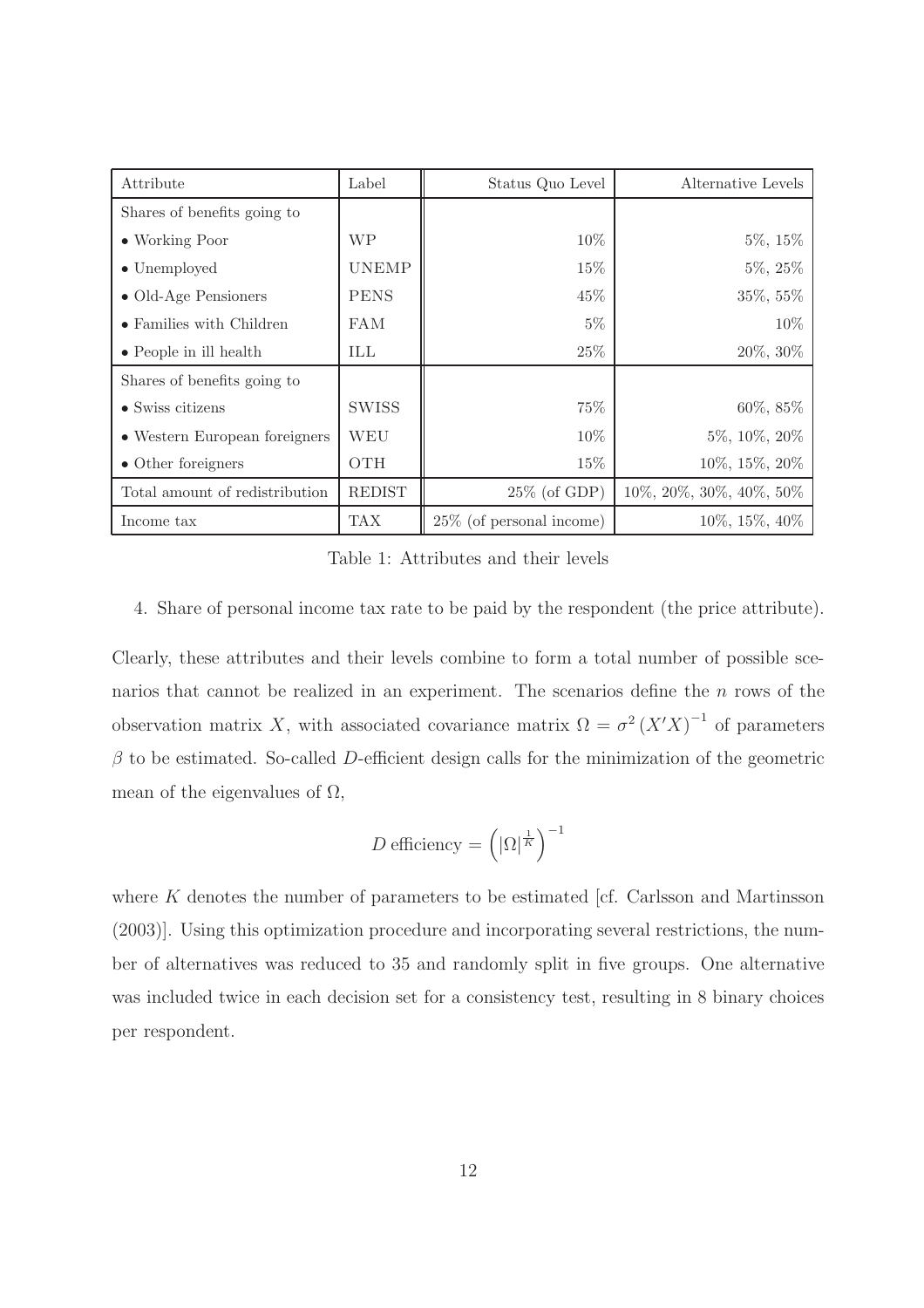## 4 Descriptive Statistics

| Age groups                                                  | N          | % of valid answers |
|-------------------------------------------------------------|------------|--------------------|
|                                                             | <b>264</b> | 27                 |
| $\begin{array}{c} 18\text{-}35 \\ 36\text{-}59 \end{array}$ | $435\,$    | 44                 |
| $60$ and older                                              | 280        | 29                 |
| Total valid answers                                         | 979        | 100                |
| Sample                                                      | 979        |                    |

## 4.1 Socioeconomic Characteristics

|  | Table 2: Respondents' age |  |
|--|---------------------------|--|
|--|---------------------------|--|

| Unemployment expectation | N   | % of valid answers |
|--------------------------|-----|--------------------|
| expect to be unemployed  | 97  | 10                 |
| do not expect            | 832 | 90                 |
| Total valid answers      | 929 | 100                |
| Missing                  | 50  |                    |
| Sample                   | 979 |                    |

Table 3: Expectation to become/stay unemployed within 2 years

| Health status       | N   | % of valid answers |
|---------------------|-----|--------------------|
| health problems     | 512 | 53                 |
| no health problems  | 458 | 47                 |
| Total valid answers | 970 | 100                |
| Missing             | 9   |                    |
| Sample              | 979 |                    |

Table 4: Health status among family members

The sample consists of 979 respondents, 70 percent of them residing in the Germanspeaking part and 30 percent in the French-speaking part of Switzerland. Some 94 percent are born in the country, 50 percent are men, 20 percent having a monthly income below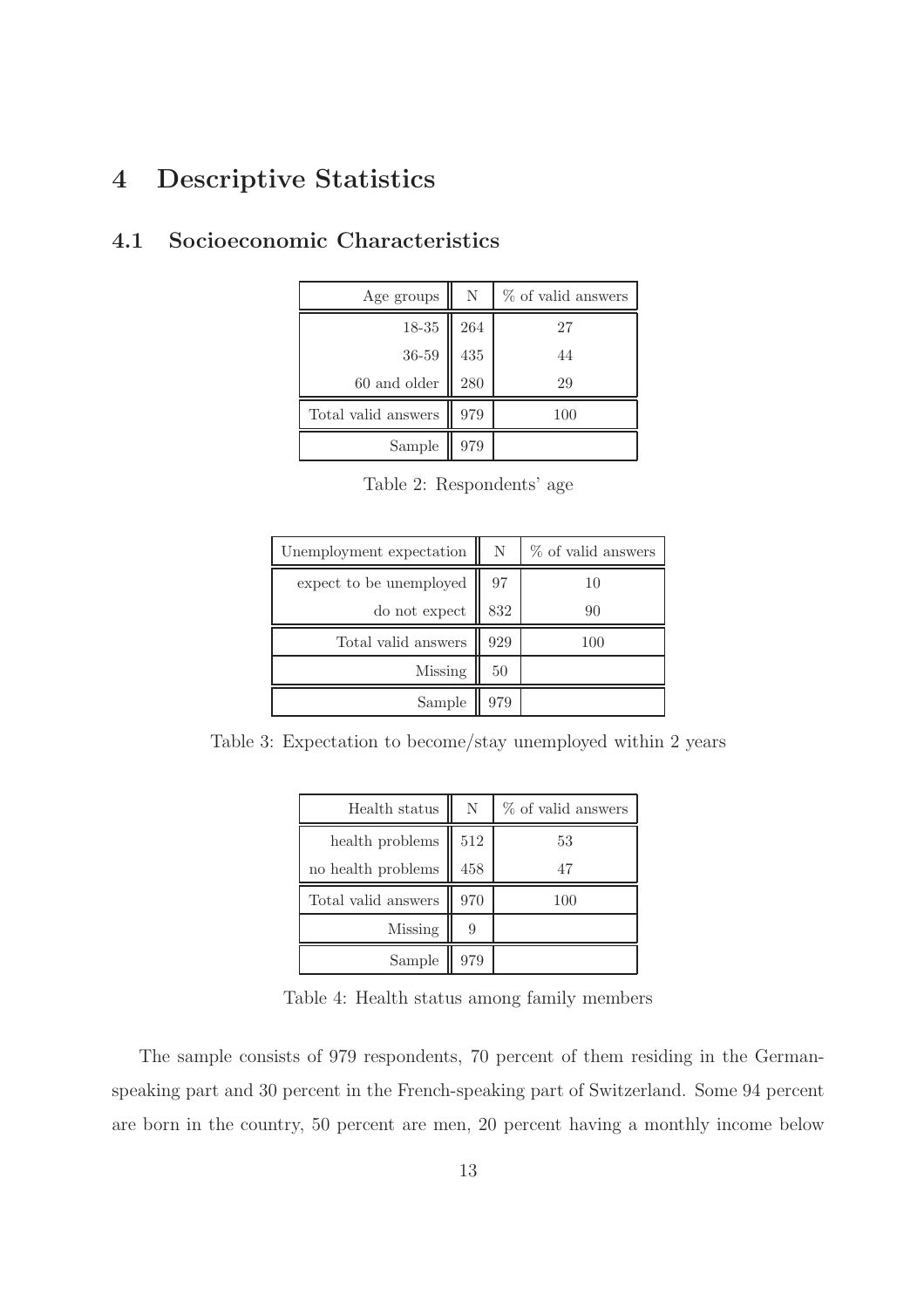CHF 2,000 and 23 percent, above CHF 6,000, reflecting the structure of the Swiss population. 27 percent are younger than 36 while 29 percent are at least 60 years of age (see Table 2 for the age distribution).

Some 10 percent of respondents expect to become or to stay unemployed within the next two years (see Table 3). Further, when asked about the health status of their families, 53 percent of respondents stated that they themselves or their family members experience health problems (see Table 4).

In all, the structure of the sample permits a test of Hypotheses 1 to 4, which are based on the view that income redistribution serves an insurance function. Depending on its structure, it benefits especially the aged, the unemployed, and people in ill health, thus inducing demand for redistribution among these groups. however, Hypothesis 5, emphasizing imperfect altruism, can only be tested in a more cursory matter since the share of foreign-born respondents is no more than 6 percent.

#### 4.2 Respondents' Choice Behavior

| Choices     | N     | in percent |
|-------------|-------|------------|
| alternative | 1,562 | 19.94      |
| status quo  | 6,088 | 77.73      |
| no decision | 182   | 2.32       |
| Total       | 7,832 | 100        |

Table 5: Total number of choices

There is a total of  $979 \cdot 8 = 7,832$  decisions, of which not quite 20 percent were made in favor of an alternative over the status quo (see Table 5). This is a low percentage, for which there are at least four explanations. First, in spite of checking in the pretests, the levels of the attributes in the experiment may not have been sufficiently extreme to induce respondents to switch. Second, some attributes (e.g. benefits going to the working poor; see Table 7), may not have been sufficiently valued to cause a switch. Third, there may be errors in decision making because the consistency test revealed 14 percent of choices to be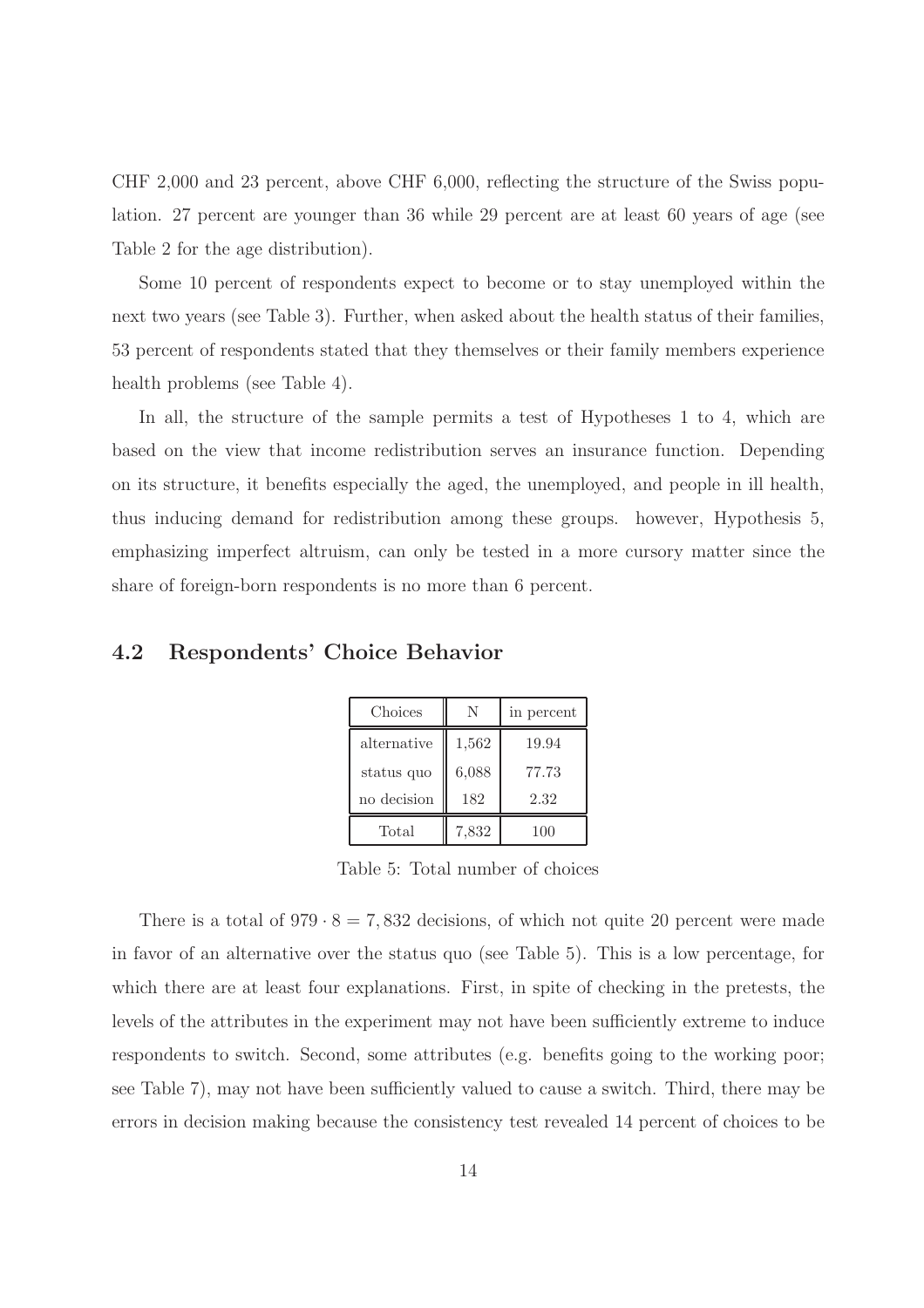| $#$ choices for alternative | No.            | in percent |
|-----------------------------|----------------|------------|
| $\theta$                    | 209            | 21.35      |
| 1                           | 309            | 31.56      |
| $\overline{2}$              | 226            | 23.08      |
| 3                           | 131            | 13.38      |
| 4                           | 57             | 5.82       |
| 5                           | 16             | 1.63       |
| 6                           | 10             | 1.02       |
| 7                           | $\overline{0}$ | 0.00       |
| 8                           | 5              | 0.51       |
| Total valid answers         | 965            | 98.57      |
| Missing                     | 14             | 1.43       |
| Sample                      | 979            | 100        |

Table 6: Distribution of the numbers of chosen alternatives per respondent

inconsistent. Finally, it may simply reflect a strong status quo bias in the face of a highly complex decision-making situation (see the large negative constant in Table 7).

Still, only 21 percent of respondents never opted for an alternative (see Table 6). Conversely, almost 80 percent departed from the status quo at least once.

## 5 Estimation Results

## 5.1 Relevance of Product Attributes and Testing of Hypotheses 1 and 5

Estimation of equation (9) calls for two adjustments in view of Table 1. First, let a respondent allocate 15 percent of the redistributive budget to the working poor (WP), while opting for 20 percent of the GDP being devoted to redistribution (REDIST). This implies that the preferred share of GDP going to the working poor amounts to 3 percent in this case. Let another respondent also allocate 15 percent of the total to WP but select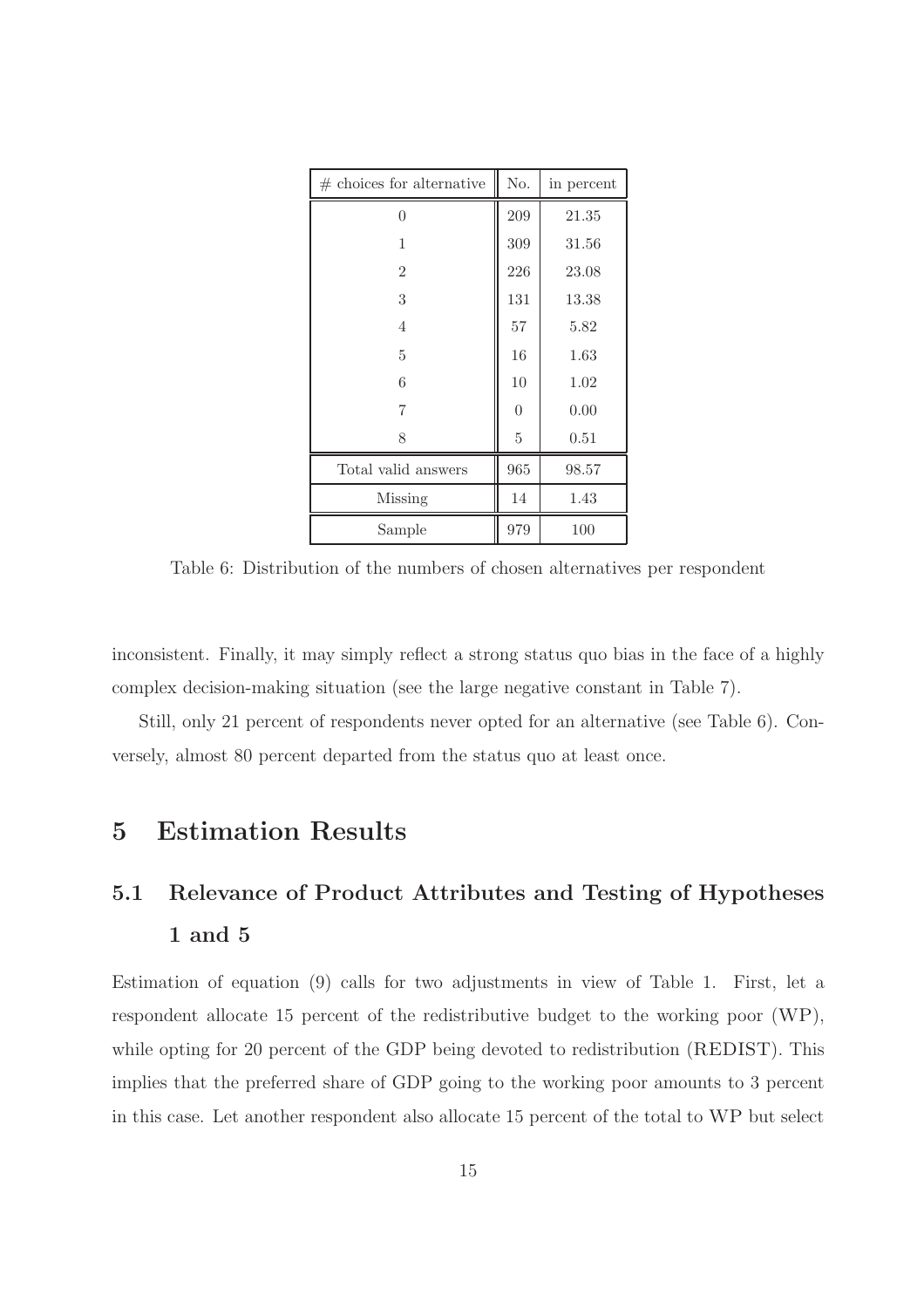40 percent for REDIST. This time, the preferred share of the GDP in favor of WP is 6 percent. To reflect this difference, WP needs to be replaced by  $\widetilde{WP} = WP \cdot REDIST$ , and similarly for the other shares of benefits listed in Table 1. The second adjustment is that the two adding-up restrictions inherent in Table 1 need to be imposed,

$$
\widetilde{\text{WP}} + \widetilde{\text{UNEMP}} + \widetilde{\text{ILL}} + \widetilde{\text{FAM}} + \widetilde{\text{PENS}} = \text{REDIST} \tag{10}
$$

$$
\widetilde{\text{CH}} + \widetilde{\text{WEU}} + \widetilde{\text{OTH}} = \text{REDIST.} \tag{11}
$$

Since REDIST is an important attribute of its own, it needs to be included in the estimation. This means that one of its components must be excluded from both equations (10) and (11). The choice of exclusion restriction is arbitrary but might affect estimated WTP values. This effect is analogous to an omitted variable bias, whose size varies with the absolute value of the pertinent coefficient (Greene (2000), p. 334). Preliminary regressions indicated that  $\widetilde{FAM}$  has the highest coefficient, followed by  $\widetilde{WP}$ ,  $\widetilde{PENS}$ , UNEMP, and finally ILL. Similarly,  $\overline{CH}$  was found to dominate WEU, which in turn dominated OTH. This suggests the following regression strategy for implementing restriction (10). Start with FAM, checking for omitted variable bias caused by excluding the less important attributes one at a time. Next, turn to second-ranking  $\widetilde{WP}$  without excluding  $\widetilde{FAM}$  because this would cause an unnecessary amount of bias. By the same token, it would make little sense to exclude  $\widetilde{\text{FAM}}$  and  $\widetilde{\text{WP}}$  when focus is on  $\widetilde{\text{PENS}}$ , and similarly for UNEMP. The same strategy was applied to restriction (11). For example, the WTP estimates entered on lines No. 1 and 12 of Table 7 are derived from the model

$$
\Delta \tilde{V}_{ij} = c_0 + \beta_1 \widetilde{WP}_j + \beta_2 \widetilde{UNEMP}_j + \beta_3 \widetilde{ILL}_j + \beta_4 \widetilde{FAM}_j +
$$

$$
+ \beta_5 \widetilde{CH}_j + \beta_6 \widetilde{WEU}_j +
$$

$$
+ \beta_7 \text{REDIST}_j + \beta_8 \text{TAX}_j + \varphi_{ij}.
$$

Estimation results are displayed in Table 7. As was to be expected, the coefficient and marginal effect of  $\widetilde{FAM}$  is most strongly affected when second-ranking  $\widetilde{WP}$  is excluded. The preferred estimate appears on line No. 4, with ILL excluded. For WP, it is the one on line No. 7, and for  $\widetilde{\text{PENS}}$ , line No. 9. With regard to recipient's nationality, the estimate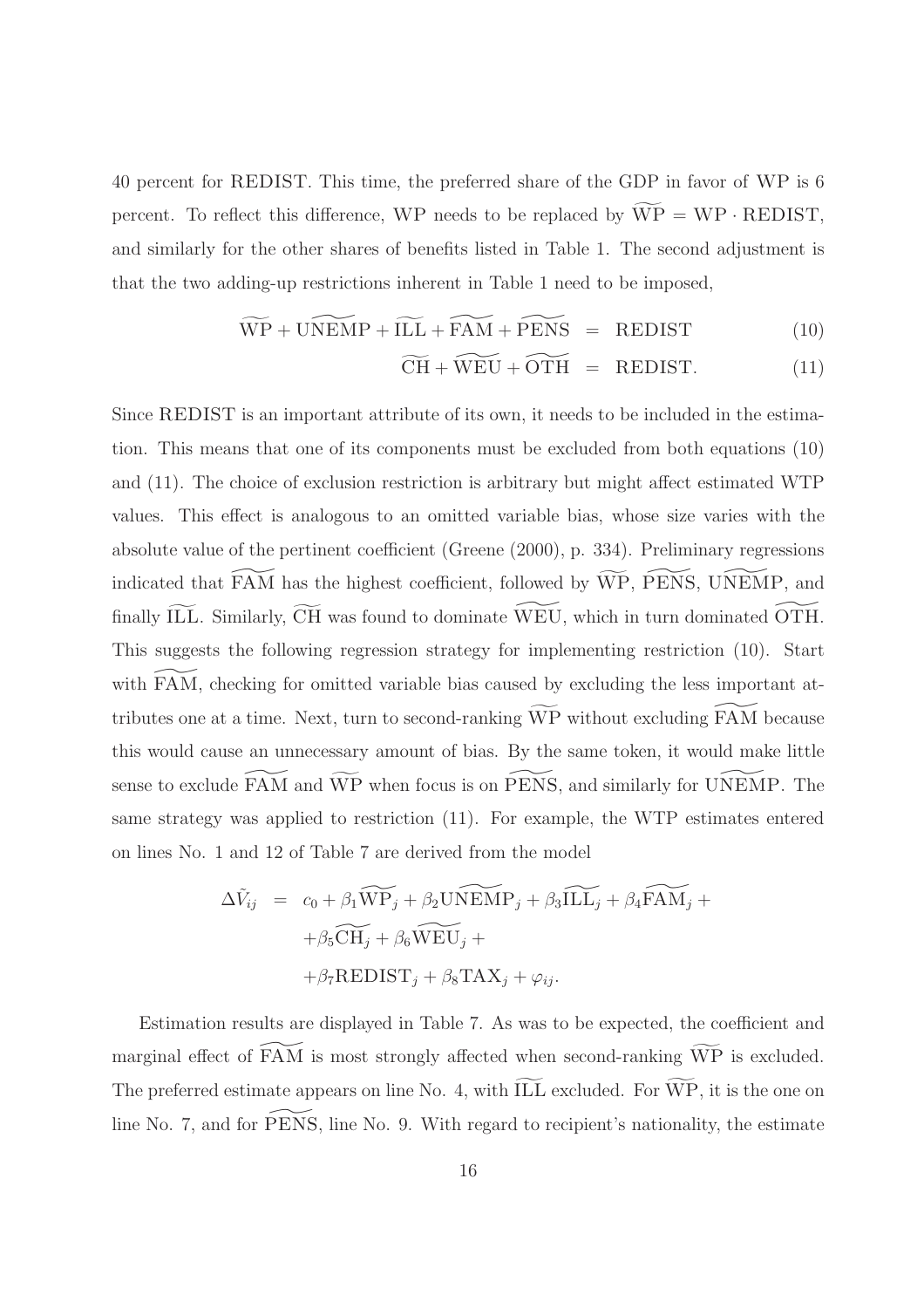| Variable                         | Coeff.     | <b>SE</b> | $\widetilde{\mathcal{Z}}$ | P >  z | Marginal   | WTP,        |
|----------------------------------|------------|-----------|---------------------------|--------|------------|-------------|
|                                  |            |           |                           |        | effect     | $%$ of inc. |
| Recipients' Social Group         |            |           |                           |        |            |             |
| 1. FAM if WP excluded            | 0.05374    | 0.02805   | 1.92                      | 0.055  | 0.01370    | 2.61        |
| FAM if PENS excluded<br>2.       | 0.07942    | 0.02660   | 2.99                      | 0.003  | 0.02025    | 3.86        |
| 3. FAM if UNEMP excluded         | 0.09795    | 0.02751   | 3.56                      | 0.000  | 0.02498    | 4.75        |
| FAM if ILL excluded              | 0.15181    | 0.02975   | 5.10                      | 0.000  | 0.03871    | 7.37        |
| 5. WP if PENS excluded           | 0.02569    | 0.01708   | 1.50                      | 0.133  | 0.00655    | 1.25        |
| WP if UNEMP excluded             | 0.04421    | 0.01740   | 2.54                      | 0.011  | 0.01127    | 2.15        |
| 7. WP if ILL excluded            | 0.09808    | 0.02398   | 4.09                      | 0.000  | 0.02501    | 4.76        |
| 8. PENS if UNEMP excluded        | 0.01853    | 0.00818   | 2.27                      | 0.023  | 0.00472    | 0.90        |
| 9. PENS if ILL excluded          | 0.07239    | 0.01693   | 4.28                      | 0.000  | 0.01846    | 3.51        |
| 10. UNEMP if ILL excluded        | 0.05387    | 0.01759   | 3.06                      | 0.002  | 0.01374    | 2.61        |
| Recipient's Nationality          |            |           |                           |        |            |             |
| 11. CH if WEU excluded           | 0.01494    | 0.01420   | 1.05                      | 0.293  | 0.00381    | 0.73        |
| 12. CH if OTH excluded           | 0.10146    | 0.01819   | 5.58                      | 0.000  | 0.02587    | 4.93        |
| 13. WEU if OTH excluded          | 0.08652    | 0.02682   | 3.23                      | 0.001  | 0.02206    | 4.20        |
| TAX (for any specification)      | $-0.02060$ | 0.00180   | $-11.42$                  | 0.000  | $-0.00525$ |             |
| CONSTANT (for any specification) | $-0.92929$ | 0.02969   | $-31.30$                  | 0.000  |            | $-45.11$    |

Note: Bold entries show preferred specifications.

Table 7: Summary of random effects probit estimates for different model specifications.

with smaller bias presumably is on line No. 12 rather than 11. However, regardless of the exclusion restriction imposed, a higher share of the GDP devoted to any of the types of beneficiaries and nationalities has positive utility, while the price attribute (TAX) is negatively valued. Finally, the negative constant points to status quo bias.

Based on the preferred specification (in bold in Table 7), Hypothesis 1 receives a considerable measure of confirmation. Among the beneficiaries that cannot count on insurance, families with children rank first, followed by the working poor as predicted. As to the beneficiaries enjoying insurance protection, pensioners precede the unemployed, again as predicted. Contrary to the hypothesis, however, WTP for people in ill health is lowest of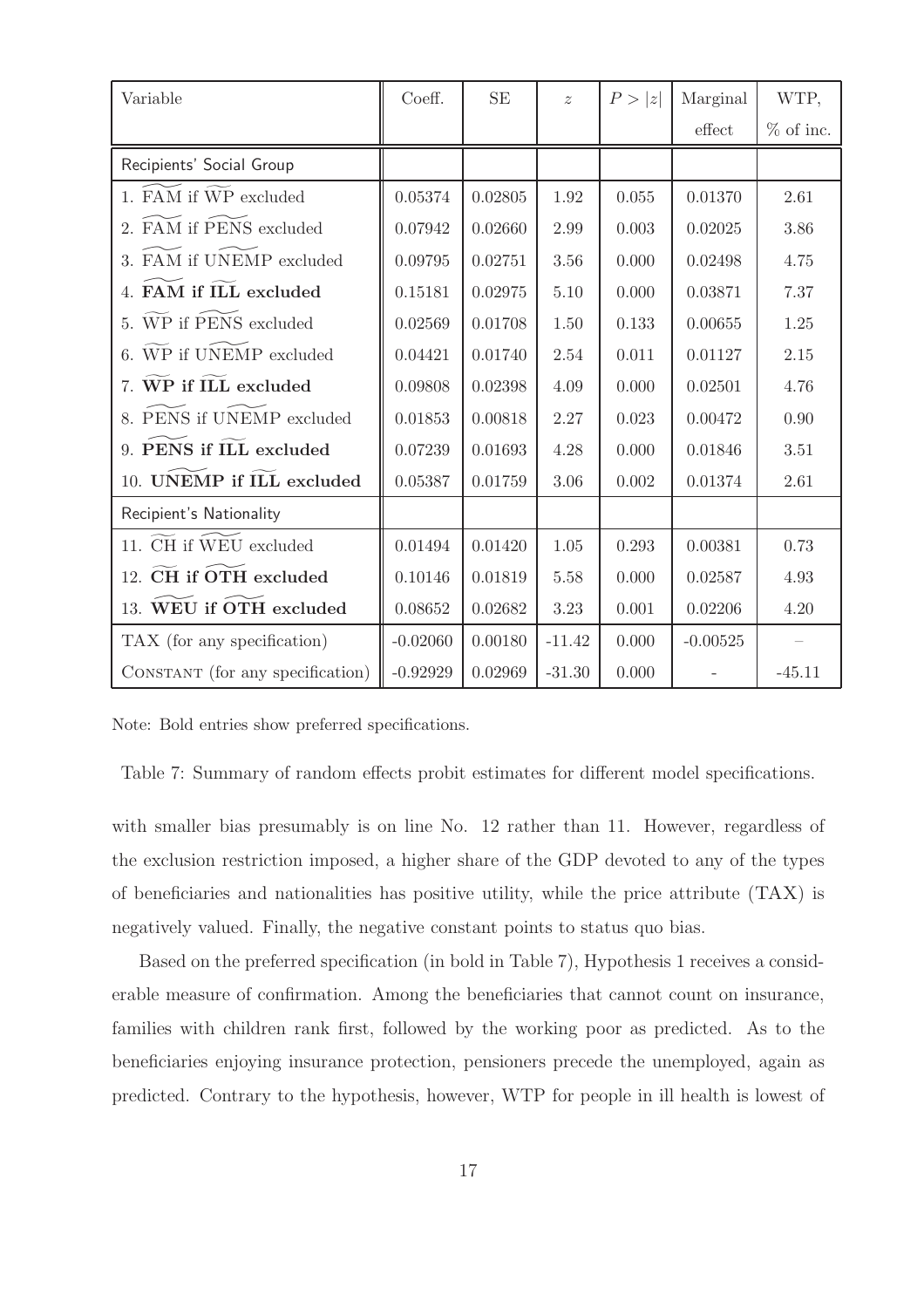all, causing them to be defined as the residual category (see above).

Hypothesis 5 is derived from behavioral rather than insurance theory. However, since it also related to the population at large, it is examined next. The preferred specifications (corresponding to lines 11 and 12 of Table 7) indicate that WTP for redistribution is in favor of Swiss citizens, followed by Western European nationals and to the detriment of other nationalities (which was dominated, thus forming the residual category). This constitutes a partial confirmation of Hypothesis 5, which had predicted a clear preference for redistribution benefiting Swiss nationals over one benefiting Western Europeans.

| In favor of      | to the detriment of $\parallel$ | WTP in % of income | WTP in CHF | SE in CHF |
|------------------|---------------------------------|--------------------|------------|-----------|
| 1. FAM           | <b>WP</b>                       | 2.61               | 120.40     | 75.59     |
| 2. FAM           | <b>PENS</b>                     | 3.86               | 177.94     | 71.82     |
| 3. FAM           | <b>UNEMP</b>                    | 4.75               | 219.45     | 75.89     |
| 4. FAM           | ILL                             | 7.37               | 340.13     | 83.55     |
| 5. WP            | <b>PENS</b>                     | 1.25               | 57.55      | 45.64     |
| 6. WP            | <b>UNEMP</b>                    | 2.15               | 99.05      | 47.54     |
| 7. WP            | ILL                             | 4.76               | 219.73     | 66.34     |
| 8. PENS          | <b>UNEMP</b>                    | 0.90               | 41.50      | 22.87     |
| 9. PENS          | ILL                             | 3.51               | 162.19     | 47.76     |
| 10. <b>UNEMP</b> | ILL                             | 2.61               | 120.68     | 47.53     |
| 11. CH           | <b>WEU</b>                      | 0.73               | 33.47      | 37.97     |
| 12. CH           | <b>OTH</b>                      | 4.93               | 227.31     | 54.61     |
| 13. WEU          | <b>OTH</b>                      | 4.20               | 193.83     | 75.52     |
| CONSTANT         |                                 | $-45.11$           | $-2081.99$ | 223.36    |

Note: Bold entries show preferred specifications.

Table 8: Mean marginal WTP values for reallocation of redistributive budget between two groups of beneficiaries (in  $\%$  of monthly disposable income and CHF, 1 CHF = 0.88  $\%$  in December 2008)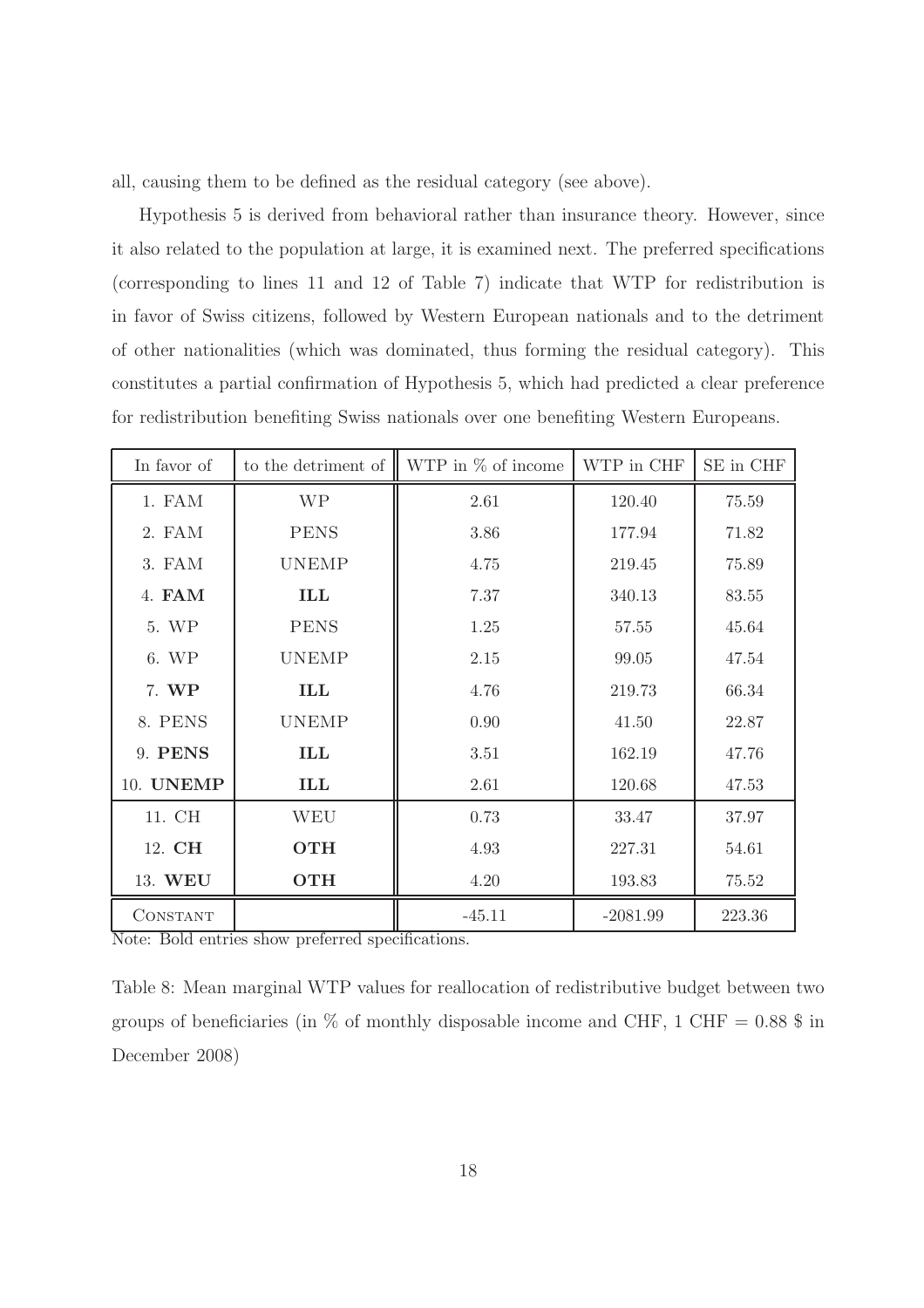### 5.2 Extended Models: Testing for Hypotheses 2 to 4

Hypotheses 2 to 4 of Section 2.3 make predictions regarding differences in WTP values between segments of the population. The covariates of interest are age, expectations about unemployment, and family health status.

In order to estimate ceteris paribus effects, the attributes listed in Table 1 are interacted e.g. with  $AGE60^+$ , a dummy variable indicating that the respondent is at least 60 years old. This gives rise to a first of four sets of interaction terms extending equation.

5.2.1 Extended Model 1: Age and Demand for Old-Age Pensions vs Family Support (Hypothesis 2)

| in favor of |              | to the detriment of $\parallel$ WTP in $\%$ of income $\parallel$ WTP in CHF |        | SE in CHF |
|-------------|--------------|------------------------------------------------------------------------------|--------|-----------|
| A) FAM      | <b>PENS</b>  | 5.13                                                                         | 231.89 | 83.80     |
| B) WP       | <b>PENS</b>  | 0.47                                                                         | 21.05  | 62.35     |
| C) PENS     | <b>UNEMP</b> | 0.64                                                                         | 28.79  | 28.71     |
| <b>PENS</b> | ILL          | 3.35                                                                         | 151.49 | 49.95     |

Table 9: Marginal WTP values for attributes (in % of monthly disposable average income and CHF, 1 CHF =  $0.88$  \$ in December 2008) derived for the age group 60 and older

Reestimation of equation (13) with all the attributes in linear and interacted form (using  $AGE60^+$ ), imposing exclusion No. 1 in Table 7, and using eq. (8) results in the WTP values displayed in Table 9 (entries A, B, C, D correspond to entries 2, 5, 8, 9 in Table 8). Among respondents aged 60 or more, WTP for reallocating 1 percent of GDP to families to the detriment of pensioners amounts to 5.13 percent of the average monthly income in the sample. This is even higher than the 3.86 percent across all groups (see line No. 2 of Table 8). This is a contradiction of Hypothesis 2, stating that the demand for redistribution favoring old-age pensioners is expected to be particularly high in the group aged 60 and more. In turn, the WTP for a reallocation of 1 percent of GDP to the working poor is lower in this group (0.47 percent compared to 1.25 percent of income in line No. 5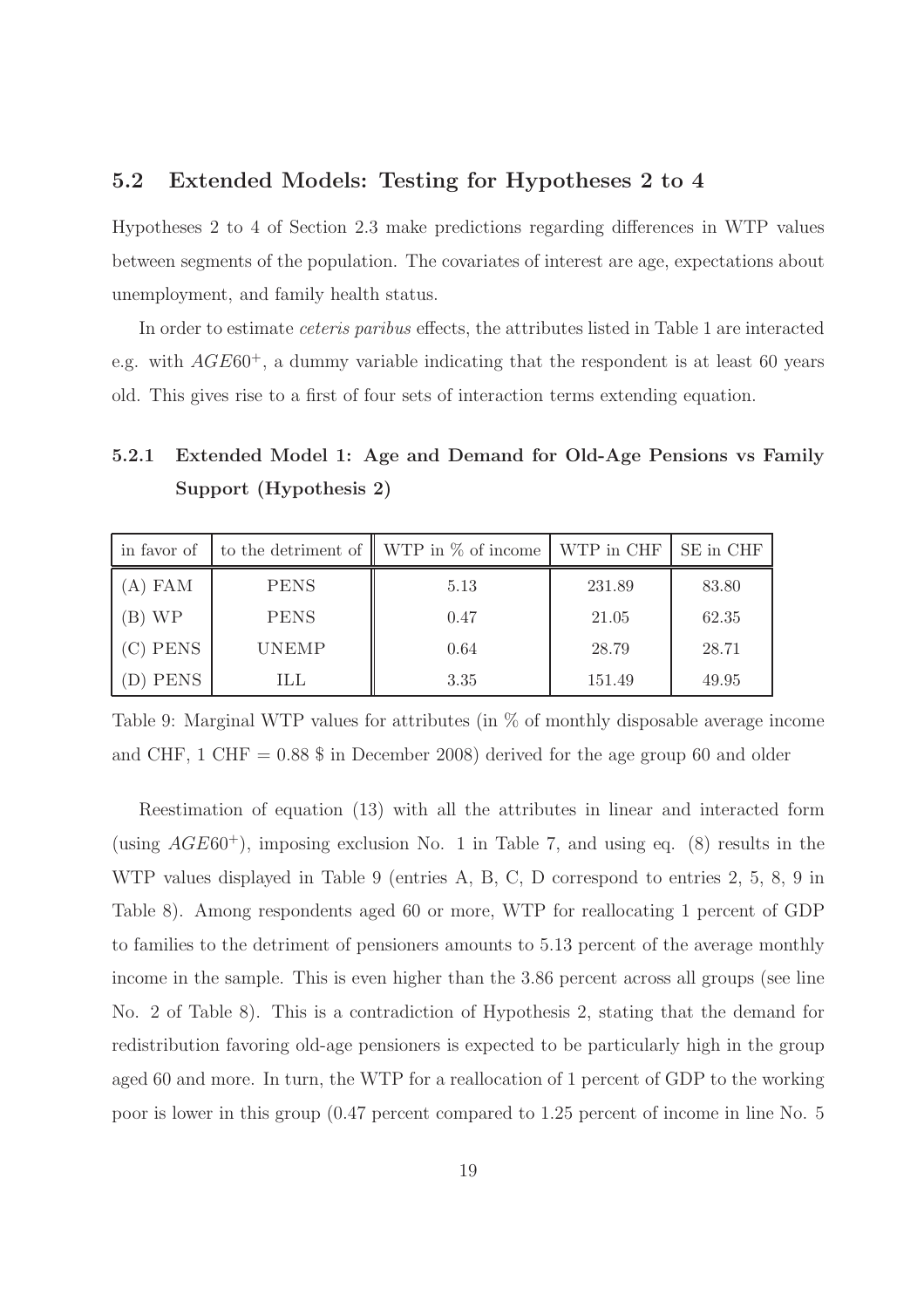of Table 8), but statistical significance is missing. In the two cases where pensioners stand to benefit, WTP values in Table 9 are again below those of Table 8, lines No. 8 and 9. On the whole, Hypothesis 2 has to be rejected.

5.2.2 Extended Model 2: Employment Expectations and Demand for Unemployment Support (Hypothesis 3)

| in favor of  |              | to the detriment of $\parallel$ WTP in $\%$ of income $\parallel$ WTP in CHF |           | SE in CHF |
|--------------|--------------|------------------------------------------------------------------------------|-----------|-----------|
| E) WP        | <b>UNEMP</b> | 5.34                                                                         | 264.80    | 118.86    |
| (F) PENS     | <b>UNEMP</b> | 1.02                                                                         | 50.73     | 45.27     |
| G) FAM       | <b>UNEMP</b> | $-4.12$                                                                      | $-204.32$ | 157.61    |
| <b>UNEMP</b> | ШL           | $-0.88$                                                                      | $-43.73$  | 91.43     |

Table 10: Marginal WTP values for attributes (in % of monthly disposable average income) derived for the respondents who expect to be unemployed during the next two years

This time, equation (13) is complemented with all attributes interacted with the dummy variable UEXP, indicating that the respondent expects to become or remain unemployed during the next two years. This extended model allows us to test Hypothesis 3, stating that the demand for unemployment support is higher for respondents with expectations to lose their job or to remain unemployed. Here, we observe two statistically significant differences in preferences between respondents with these expectations and others (entries E, F, G, H in Table 10 correspond to entries 6, 8, 3, 10 in Table 8, respectively). The marginal WTP for a reallocation of 1 percent of GDP from the unemployed to families with children exhibited by this group (line G) is significantly lower than for the general population (line 3) and even attains a negative value of -4.12 percent of monthly income, thus supporting the hypothesis. However, when it comes to the question of whether the social budget should more strongly benefit the unemployed to the detriment of people with ill health (line H), those who expect to be unemployed surprisingly resist this as well, exhibiting a marginal WTP of  $-0.88$  compared to  $+2.61$  percentage points of monthly disposable income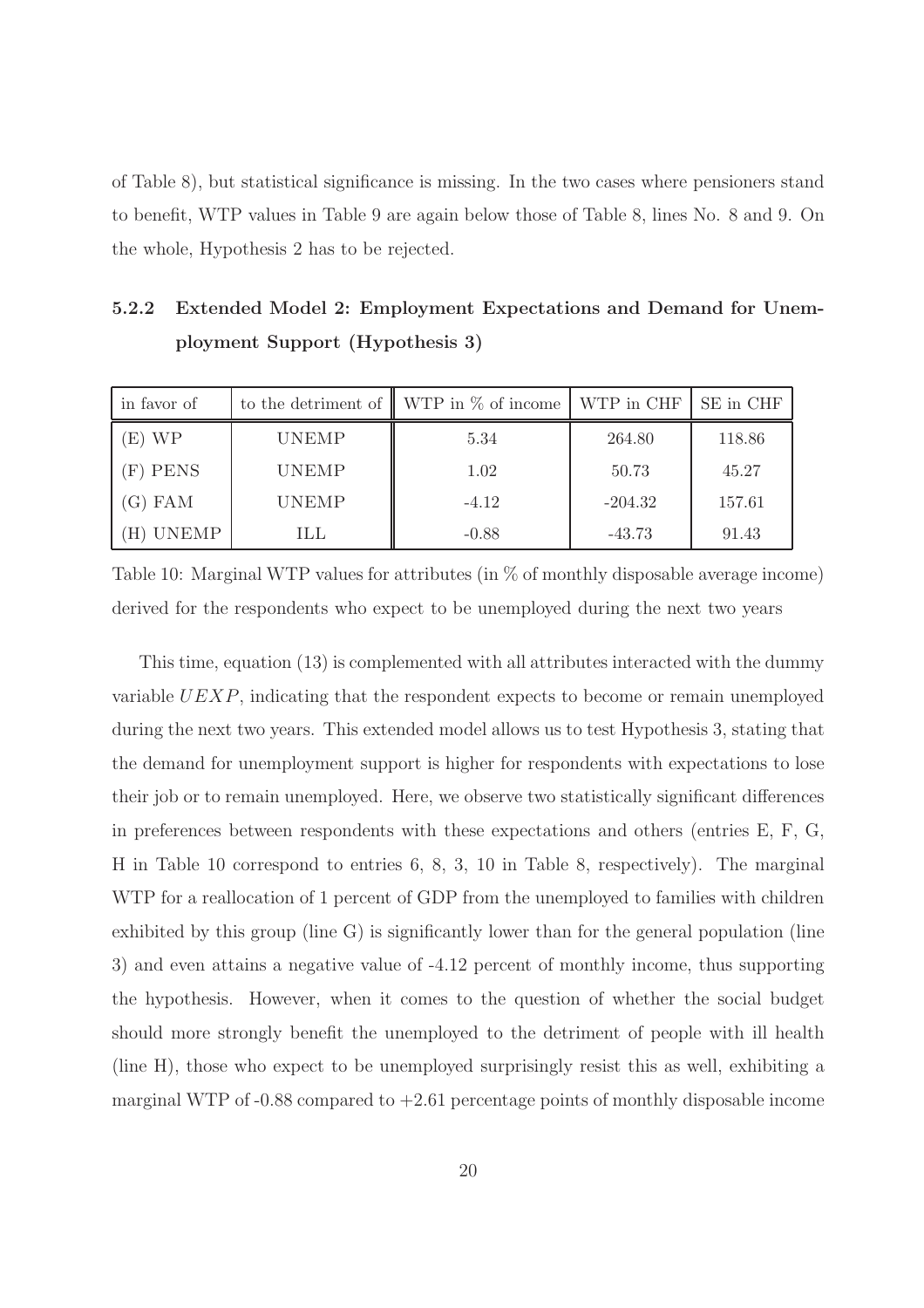in the general population (line 10 of Table 8). Thus, Hypothesis 3 cannot be accepted in its entirety.

| in favor of |     | to the detriment of $\parallel$ WTP in $\%$ of income $\mid$ WTP in CHF |        | SE in CHF |
|-------------|-----|-------------------------------------------------------------------------|--------|-----------|
| WP          | ILL | 4.41                                                                    | 202.93 | 65.62     |
| K) UNEMP    | ILL | 3.09                                                                    | 142.11 | 43.57     |
| (L) PENS    | ILL | 3.57                                                                    | 164.60 | 42.22     |
| (M) FAM     | ШL  | 6.51                                                                    | 299.79 | 82.67     |

5.2.3 Extended Model 3: Health Status and Demand for Support of People with Ill Health (Hypothesis 4)

Table 11: Marginal WTP values for attributes (in  $\%$  of monthly disposable average income) derived for the respondents who experience health problems among their relatives

Finally, we consider an extension of the basic model by including the dummy variable ILLF AM for the health status of respondents' family members and themselves. Hypothesis 4 stated that willingness to pay for redistribution in favor of people in ill health is expected to be higher among those who experience health problems among their close relatives or themselves. However, our results (see Table 11 with entries I, K, L, M corresponding to entries 7, 10, 9, 4 of Table 8) suggest that family health status does not have an impact on preferences for the composition of the redistribution portfolio. For example, those with health problems have a WTP of 4.4 percent of average income for redistributing income in favor of the working poor to the detriment of people with ill health (line I), no different from the 4.76 percent in the general population (line 7 of Table 8). The 'no difference' finding holds true for the other three ways to distribute income away from the unemployed (lines K, L, M of table 11 compared to lines 10, 9, 4 of Table 8). Therefore, Hypothesis 4 cannot be confirmed.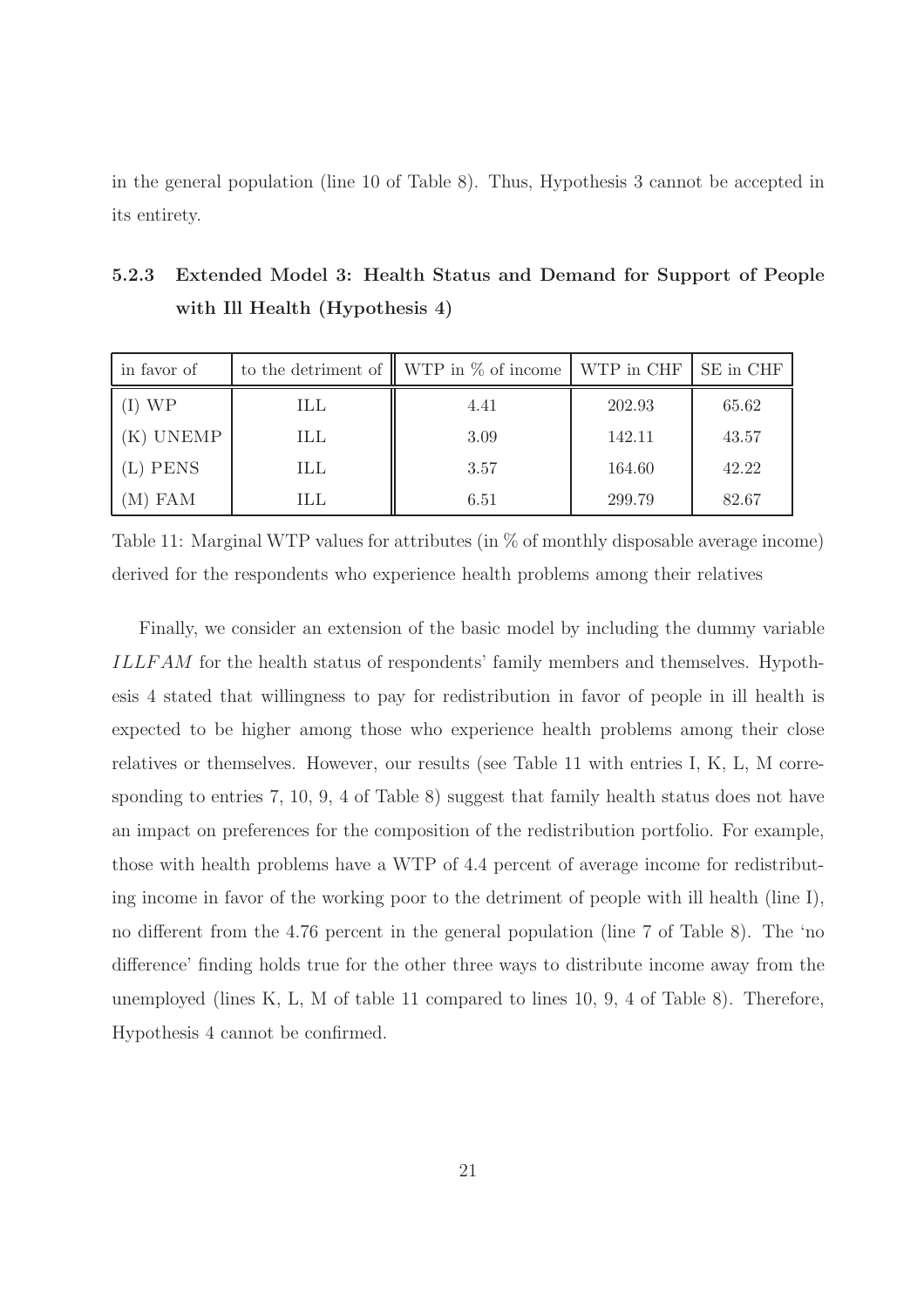### 6 Conclusion and Discussion

In this paper, we elicited citizens' willingness to pay (WTP) for the composition of the public redistributive budget through a Discrete Choice experiment performed in 2008. The theoretical background is provided by the insurance motivation for income redistribution (Hypotheses 1 to 4) and imperfect altruism as a motivation (Hypothesis 5). Hypothesis 1 predicts that WTP for redistribution is high if beneficiaries are exposed to major risks that are not insured, namely to have children and to belong to the working poor. Beneficiaries facing a risk that is mitigated by mandatory insurance (illness, unemployment, old age) are predicted to trigger lower WTP. Since this ranking is confirmed with one exception, Hypothesis 1 receives a good deal of empirical support.

Hypothesis 2, predicting the demand for redistribution favoring old-age pensioners to be highest among those close to or beyond retirement age, has to be rejected. Hypothesis 3, stating that the demand for unemployment support is higher for respondents expecting to be unemployed, can be only confirmed with respect to the trade-off between the unemployed and families with children. Hypothesis 4, stating that WTP for redistribution in favor of people with ill health is expected to be higher among those who experience health problems among their close relatives, cannot be confirmed due to a lack of statistical significance.

On the whole, the insurance motive as an explanation of the demand for income redistribution receives limited empirical support in this study. This is the more remarkable as the design of the Discrete Choice experiment permits respondents to express their preferences not only concerning the total amount of redistribution but also with regard to the allocation of the available funds to competing uses. It is in this second context where the insurance motive should become important in principle because individuals can predict to some extent the allocation that may be in their interest in the future. The failure to find the predicted effects points to other motives for income redistribution, in particular 'pure' altruism among the aged on favor of younger segments of the population who bear the burden of raising a family while facing the risks of becoming a working poor and someone in ill health. That altruism, at least of the 'imperfect' variety, may be at work is indicated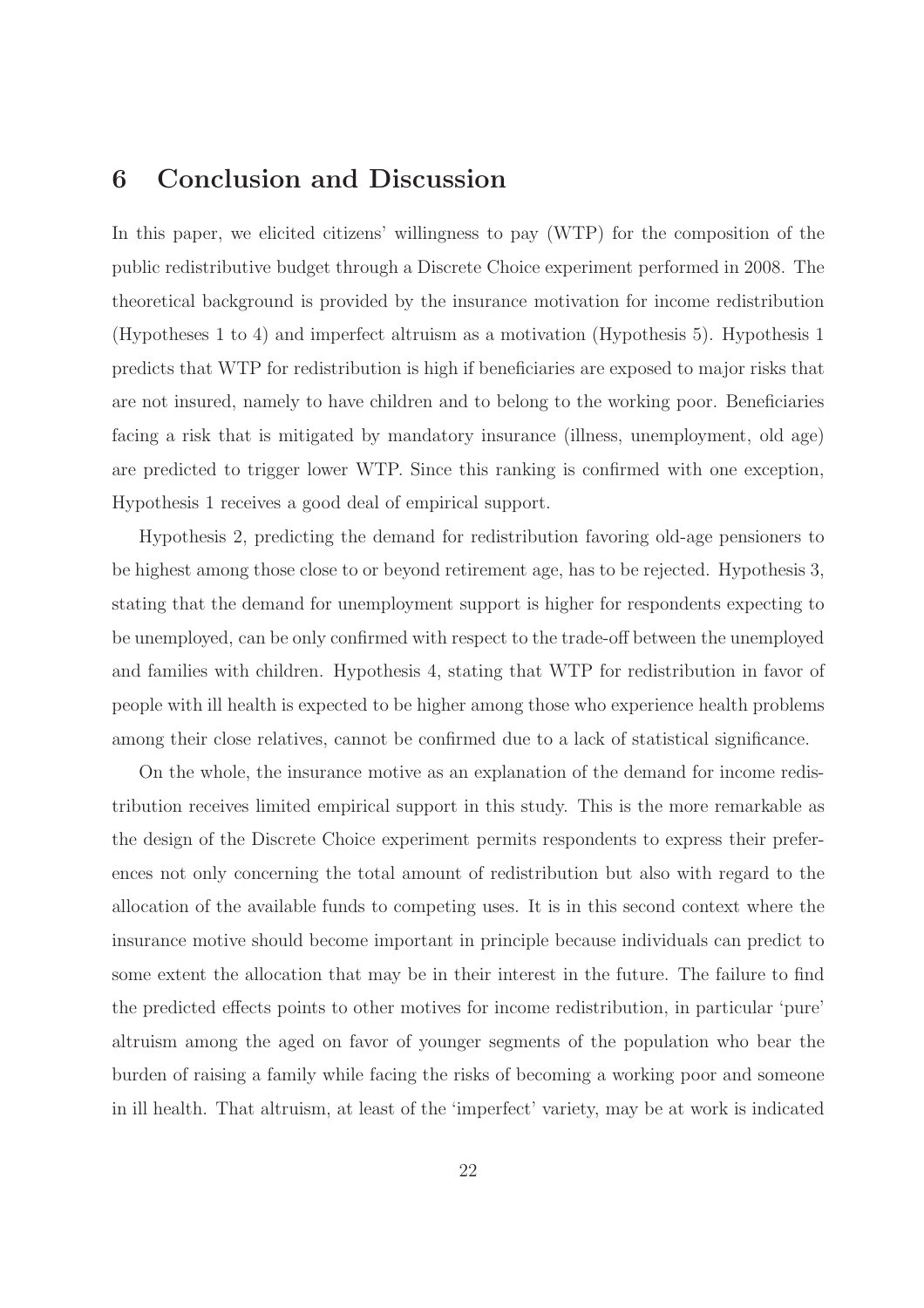by the fact that there is WTP for redistribution in favor of migrants to Switzerland, a group current residents are extremely unlikely to belong in the future. Indeed, hypothesis 5, stating that the WTP for redistribution in favor of Swiss citizens is expected to be the highest, followed by citizens of Western European countries and others, is partially confirmed. WTP in favor of the two first groups dominates that in favor of recipients from other parts of the world but without the predicted difference in favor of Swiss nationals.

In sum, the view of income redistribution as a way of providing insurance against a miserable life at the bottom of the income distribution receives empirical support from this experiment only to the extent that WTP for it broadly reflects the degree to which recipients are exposed to risks not covered by social insurance. The more restrictive variant of this insurance view, relating types of beneficiaries (e.g. pensioners) to current states of respondent (e.g. age above 60) has to be rejected. However, the finding that Swiss preferences for redistribution are tilted against migrants from culturally distant countries suggests an important role for imperfect altruism. It would be worthwhile to explore the precise role of this type of altruism in future work. While perfect altruism does not put constraints on how to slice the pie in public redistribution policy, imperfect altruism conditions citizens' support of policy on the perceived cultural distance between its financiers and its beneficiaries. Policy makers would therefore be well advised to pattern programs designed to modify the distribution of income to the discussions of cultural distance of relevance in their country.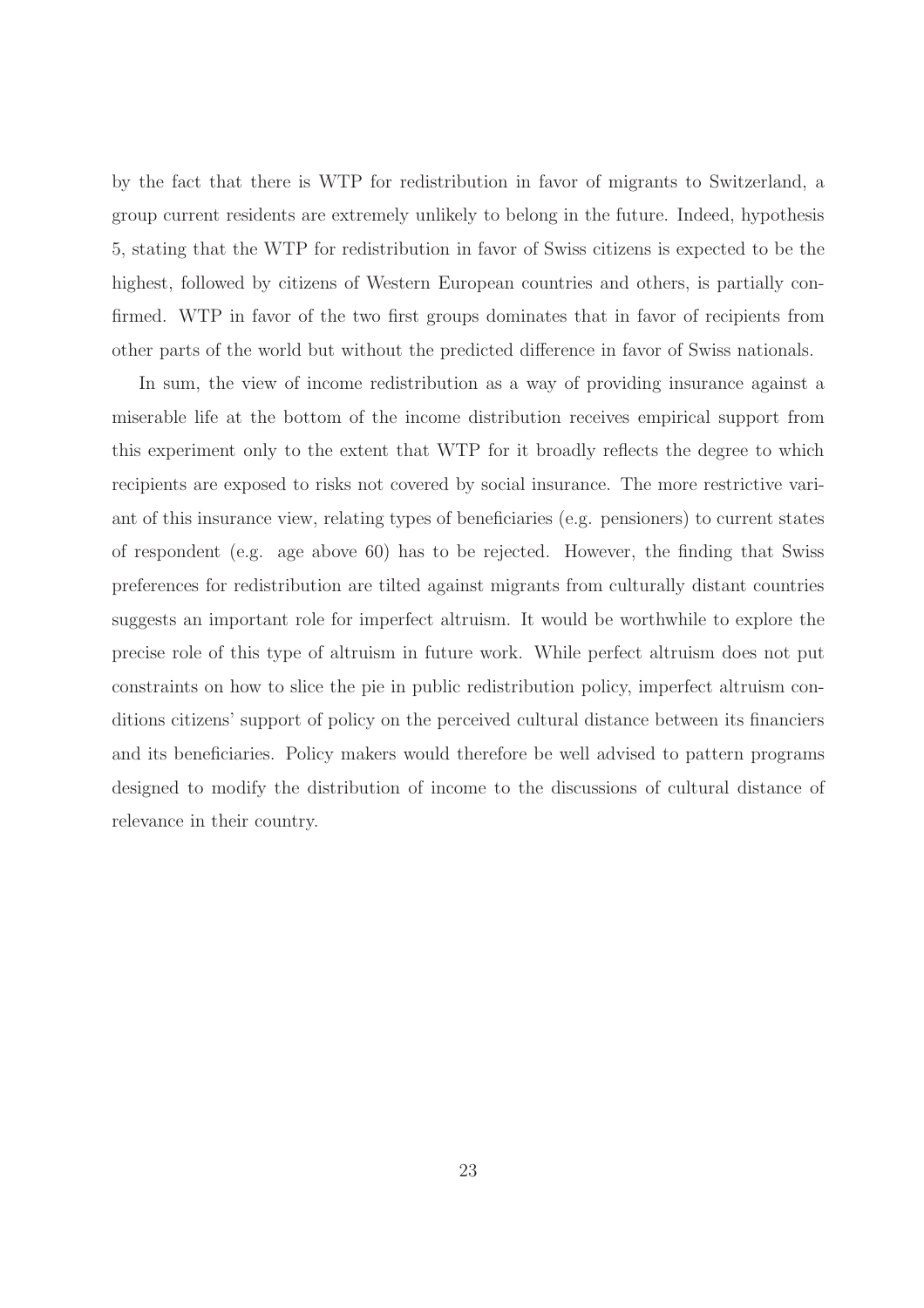## References

- Akkoyunlu, S., Neustadt, I. and Zweifel, P. (2009). Why Does the Amount of Income Redistribution Differ between United States and Europe? The Janus Face of Switzerland, SOI Working Paper No. 0810, University of Zurich, Socioeconomic Institute.
- Alesina, A. and Angeletos, G.-M. (2005). Fairness and Redistribution, The American Economic Review 95(4): 960–980.
- Alesina, A. and Giuliano, P. (2009). Preferences for Redistribution, Working Paper.
- Alesina, A. and La Ferrara, E. (2005). Preferences for Redistribution in the Land of Opportunities, Journal of Public Economics 89: 897–931.
- Beck, J. H. (1994). An Experimental Test of Preferences for the Distribution of Income and Individual Risk Aversion, Eastern Economic Journal 20(2): 131–145.
- Ben-Akiva, M. E. and Lerman, S. R. (1985). Discrete Choice Analysis, MIT Press.
- Benabou, R. and Ok, E. (2001). Social Mobility and the Demand for Redistribution: the POUM Hypothesis, Quarterly Journal of Economics 116(2): 447–487.
- Benabou, R. and Tirole, J. (2006). Belief in a Just World and Redistributive Politics, Quarterly Journal of Economics 121(2): 699–746.
- Boeri, T., Boersch-Supan, A. and Tabellini, G. (2002). Pension Reforms and the Opinions of European Citizens, The American Economic Review 92(2): 396–401.
- Boeri, T., Boersch-Supan, A., Tabellini, G., Moene, K. O. and Lockwood, B. (2001). Would You Like to Shrink the Welfare State? A Survey of European Citizens, *Economic Policy* 16(32): 7–50.
- Carlsson, F. and Martinsson, P. (2003). Design Techniques for Stated Preference Methods in Health Economics, Health Economics 12: 281–294.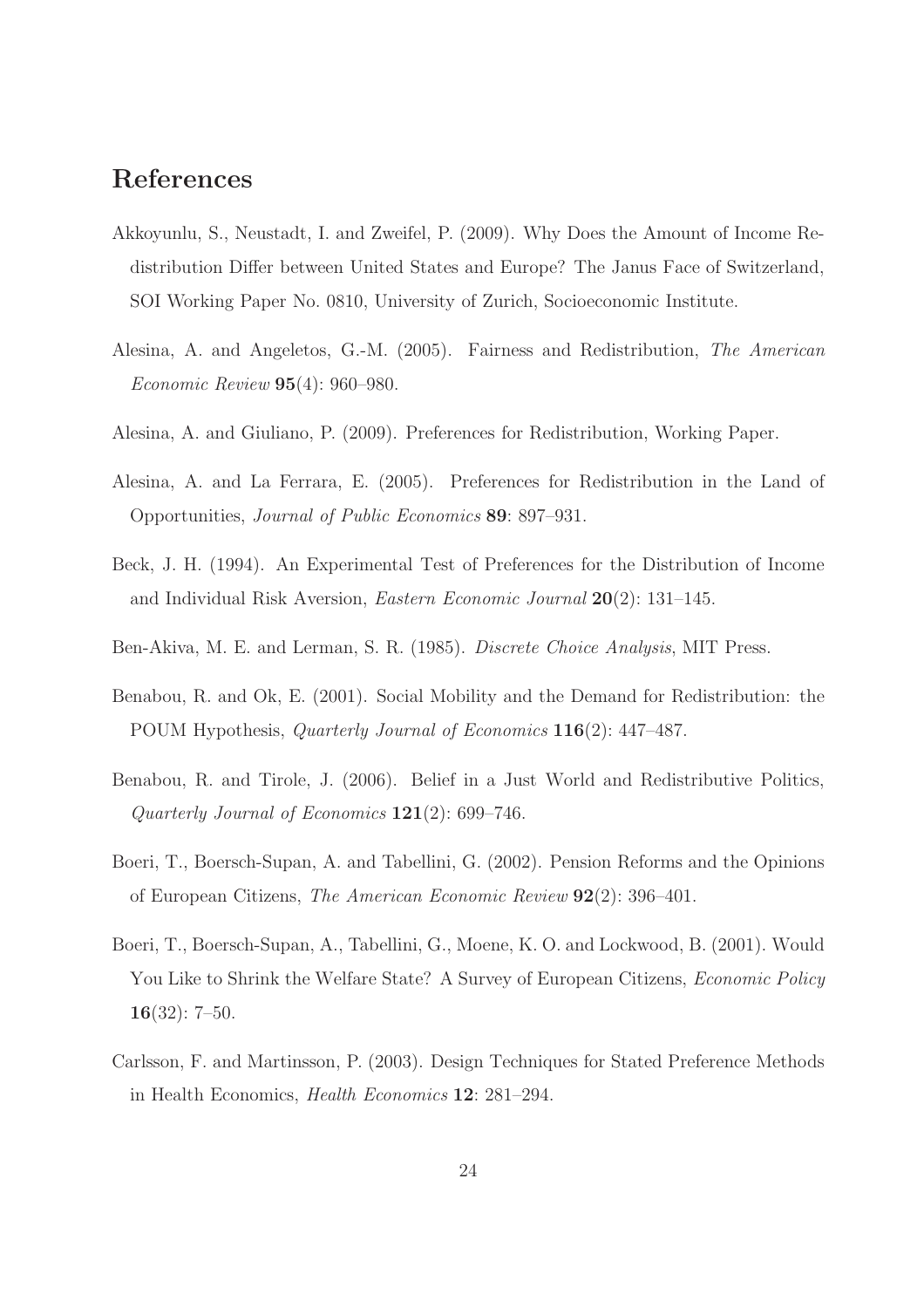- Corneo, G. and Fong, C. (2008). What's the Monetary Value of Distributive Justice?, Journal of Public Economics 92: 289–308.
- Fong, C. (2001). Social Preferences, Self-Interest, and the Demand for Redistribution, Journal of Public Economics 82: 225–246.
- Fong, C., Bowles, H. and Gintis, H. (2006). Strong Reciprocity and the Welfare State, in: Handbook of the Economics of Giving, Altruism and Reciprocity, . Vol. 2, Ch. 23.
- Greene, W. H. (2000). Econometric Analysis, 4th edn, Prentice Hall.
- Hensher, D. A., Louviere, J. J. and Swait, J. D. (1999). Combining Sources of Preference Data, Journal of Econometrics 89(1–2): 197–221.
- Hirschman, A. and Rothschild, M. (1973). The Changing Tolerance of Income Inequality in the Course of Economic Development, Quarterly Journal of Economics 87(4): 544–566.
- Hole, A. R. (2007). A Comparison of Approaches to Estimating Confidence Intervals for Willingness to Pay Measures, *Health Economics* **16**: 827–840.
- Lancaster, K. (1971). Consumer Demand: A New Approach, Columbia University Press.
- Lizzeri, A. and Persico, N. (2001). The Provision of Public Goods under Alternative Electoral Incentives, The American Economic Review 91(1): 225–239.
- Louviere, J. J., Hensher, D. A. and Swait, J. D. (2000). Stated Choice Methods Analysis and Application, Cambridge University Press.
- Luce, D. (1959). Individual Choice Behavior, Wiley and Sons, New York.
- Manski, C. F. and Lerman, S. F. (1977). The Estimation of Choice Probabilities from Choice Based Samples, Econometrica 45(8): 1977–1988.
- McFadden, D. (1974). Conditional Logit Analysis of Quantitative Choice Behavior, in: Frontiers of Economics, pp. 105–142. ed. P. Zarembka, Academic Press, New York.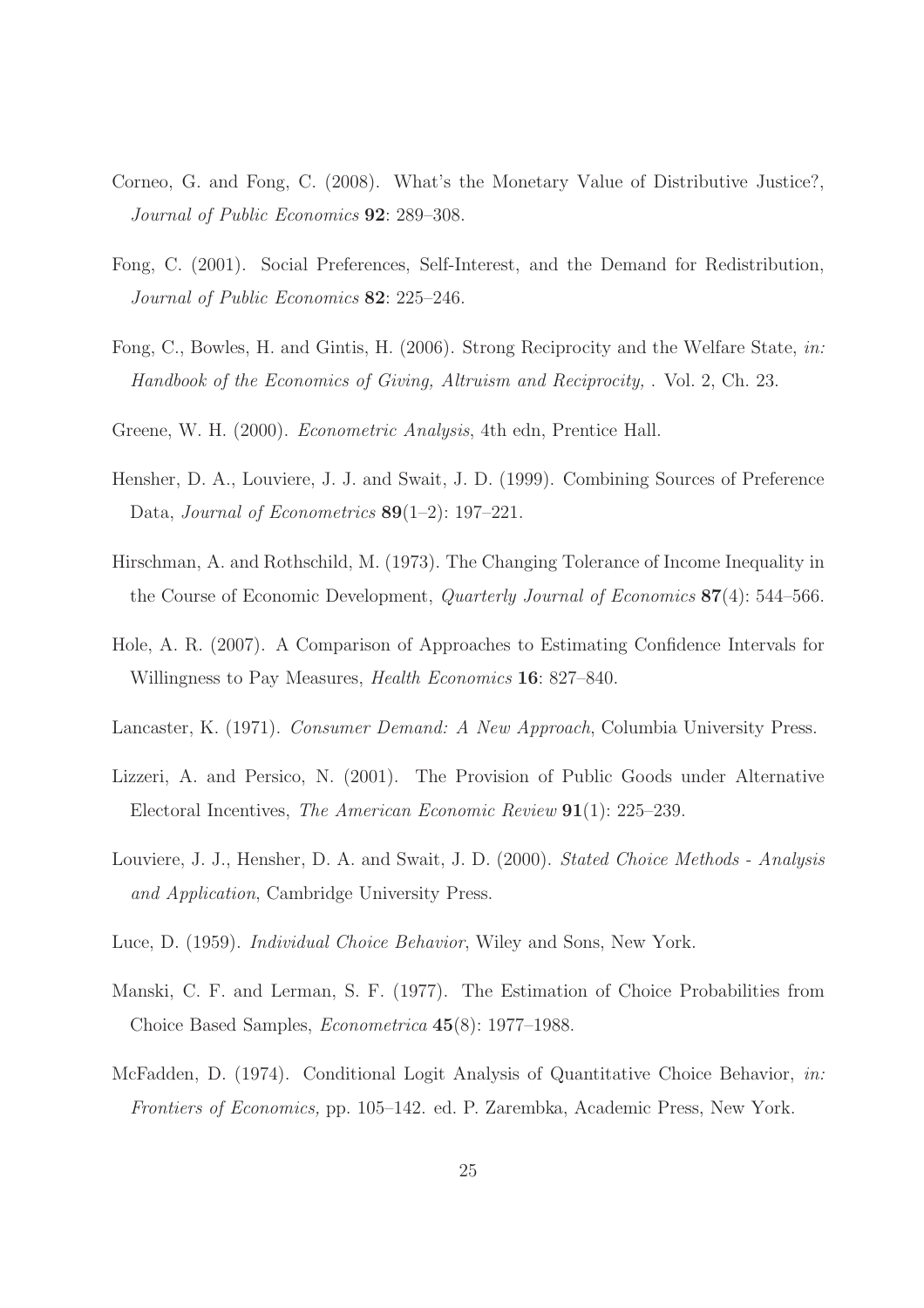- McFadden, D. (1981). Econometric Models of Probabilistic Choice, in: Structural Analysis of Discrete Data with Econometric Applications, pp. 198–272. ed. by Ch. Manski and D. McFadden, MIT Press.
- McFadden, D. (2001). Economic Choices, The American Economic Review 91(3): 351–378.
- Meltzer, A. H. and Richard, S. F. (1981). A Rational Theory of the Size of Government, Journal of Political Economy 89(5): 914–927.
- Merino-Castello, A. (2003). Eliciting Consumers' Preferences Using Stated Preference Discrete-Choice Models: Contingent Ranking versus Choice Experiment, University Pompeu Fabra Economics and Business Working Paper No. 705.
- Milesi-Ferretti, G. M., Perotti, R. and Rostagno, M. (2002). Electoral Systems and Public Spending, Quarterly Journal of Economics 117: 609–657.
- Neustadt, I. (2011, forthcoming). Do Religious Beliefs Explain Preferences for Income Redistribution? Experimental Evidence, CESifo Economic Studies .
- Neustadt, I. and Zweifel, P. (2009). Economic Well-Being, Social Mobility, and Preferences for Income Redistribution: Evidence from a Discrete Choice Experiment, SOI Working Paper 0909, University of Zurich, Socioeconomic Institute.
- Neustadt, I. and Zweifel, P. (2010). Is the Welfare State Sustainable? Experimental Evidence, SOI Working Paper No. 1003 University of Zurich, Socioeconomic Institute.
- Persson, T. and Tabellini, G. (2000). Political Economics: Explaining Economic Policy, MIT Press.
- Persson, T. and Tabellini, G. (2003). The Economic Effects of Constitutions, Munich Lectures in Economics, MIT Press.
- Rawls, J. (1999). A Theory of Justice, Belknap Press of Harvard University Press.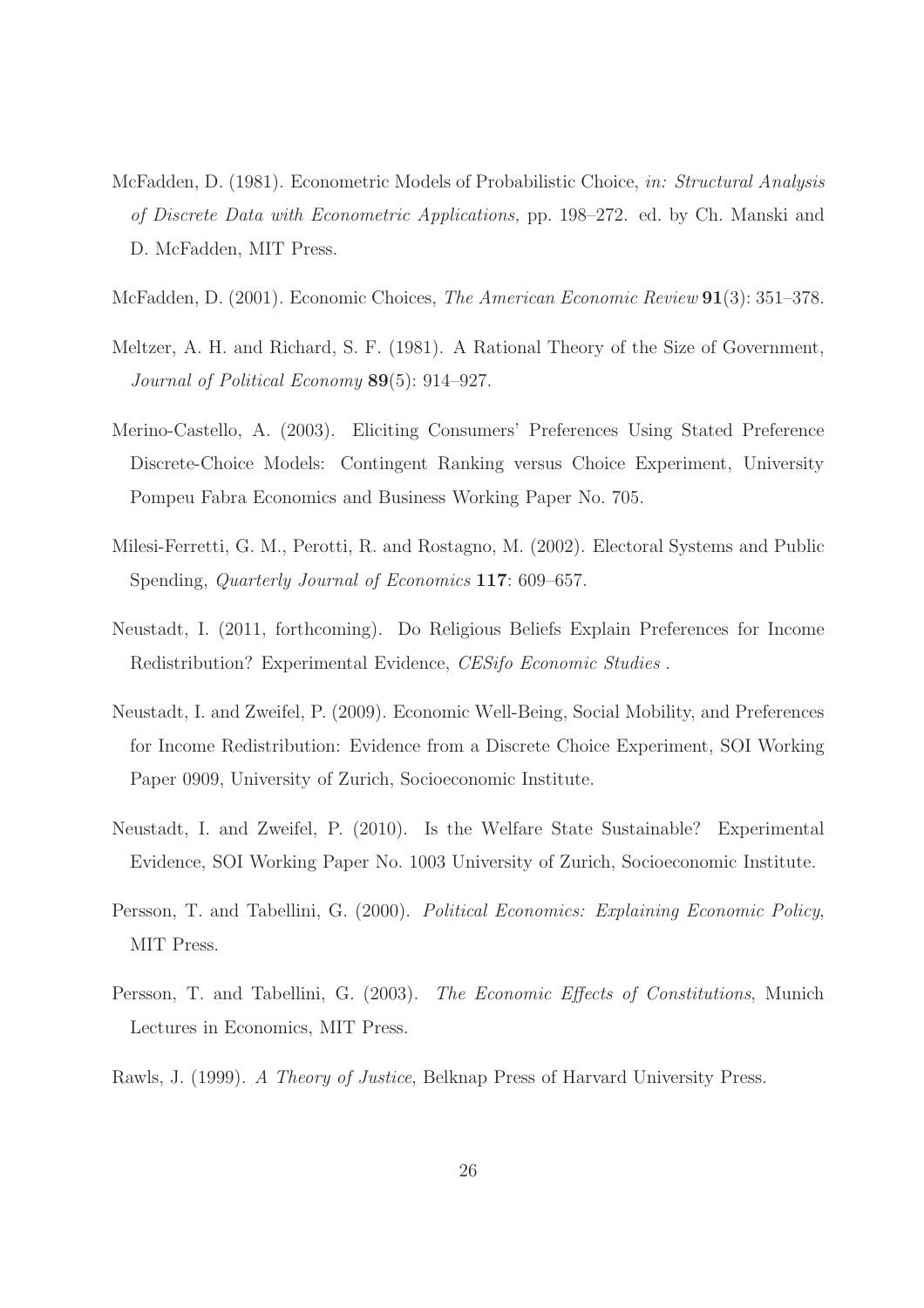- Roberts, K. W. S. (1977). Voting over Income Tax Schedules, Journal of Public Economics 8: 329–340.
- Romer, T. (1975). Individual Welfare, Majory Voting, and the Properties of a Linear Income Tax, Journal of Public Economics 4: 163–185.
- Ryan, M. (2004). A Comparison on Stated Preference Methods for Estimating Monetary Values, Health Economics 13(3): 291–296.
- Samuelson, P. A. (1938). A Note on the Pure Theory of Consumer's Behaviour, Economics  $5(17): 61-71.$
- Telser, H. (2002). Nutzenmessung im Gesundheitswesen, Kovač, Hamburg.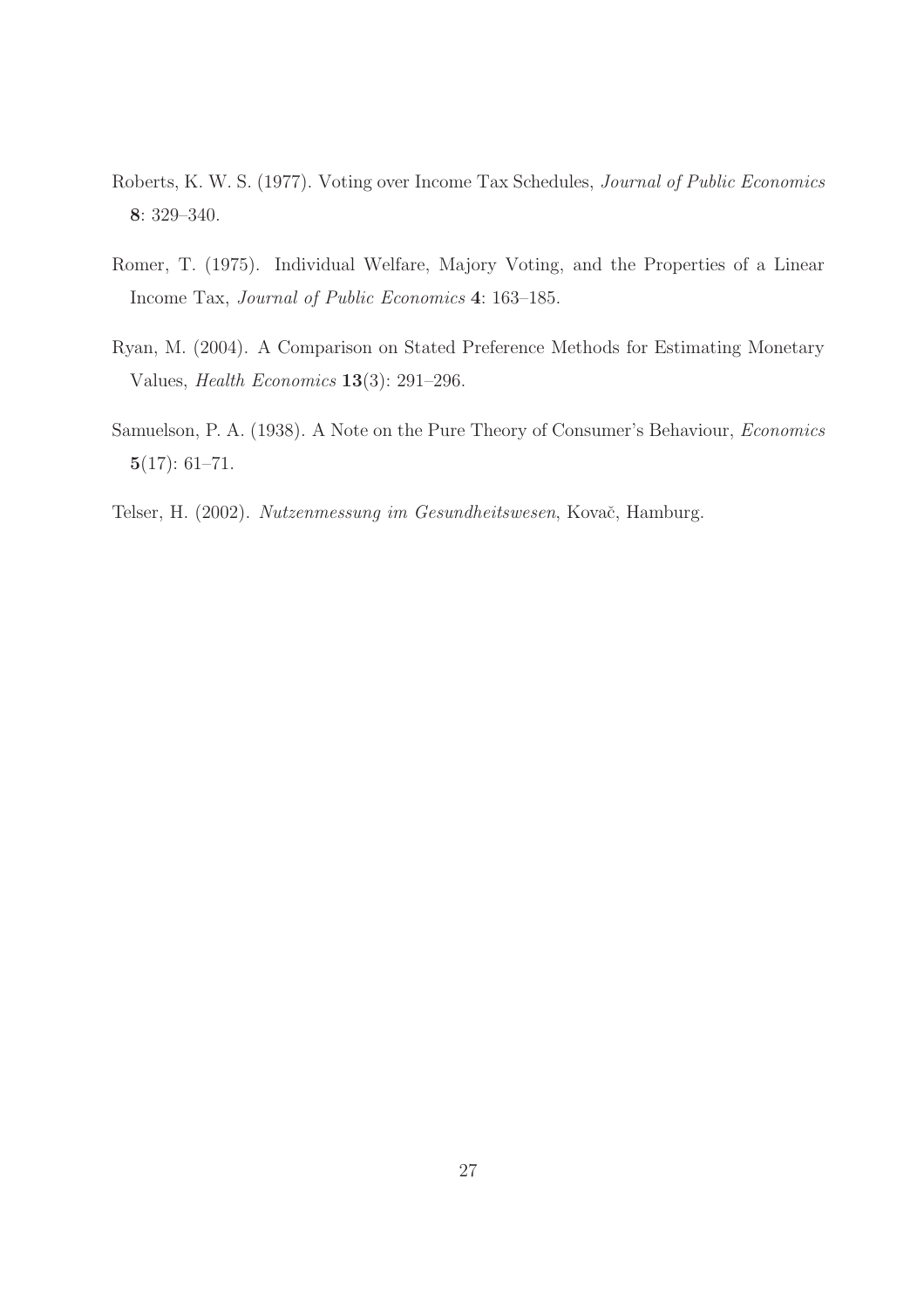## A Appendix



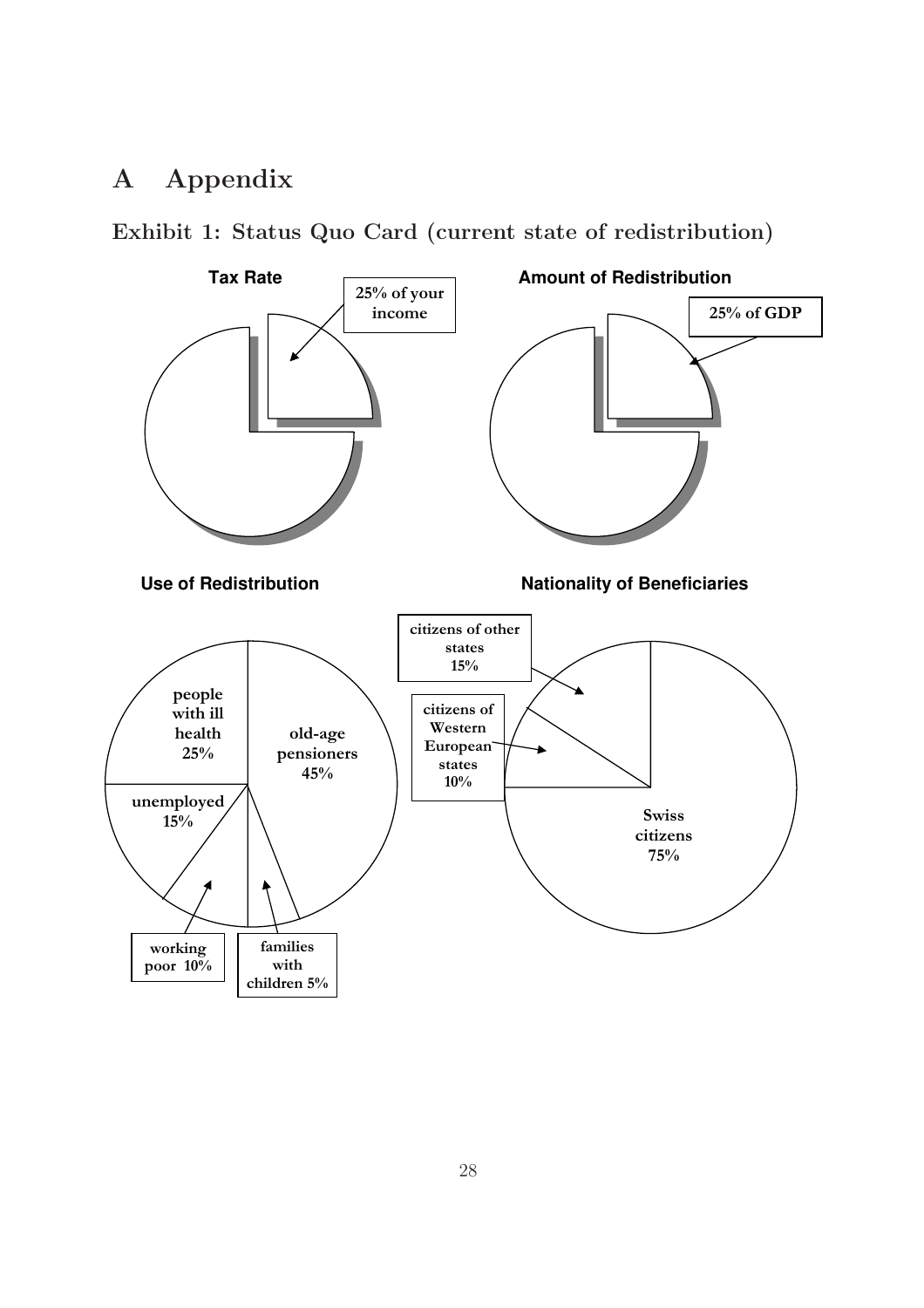

### Exhibit 2: Card for Alternative No. 1

 $\mathsf{r}$